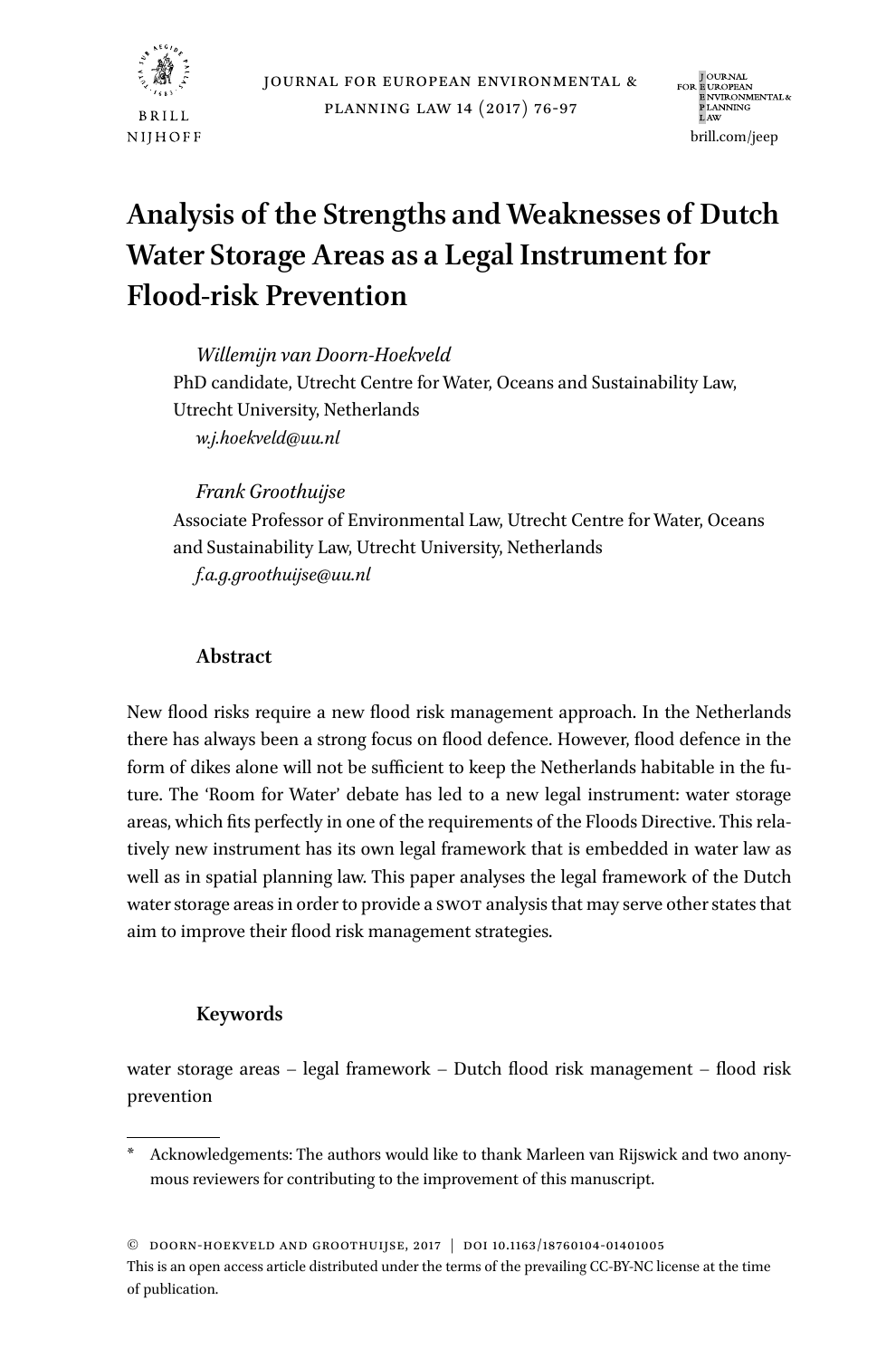#### **1 Introduction**

The Netherlands is a country that has a long history of living with and fighting against water. 59% of the country is susceptible to flooding. The economic heart of the Netherlands, where 70% of the GDP is produced and which has the highest population density, lies in the low-lying Western part of the country. This makes the country extremely vulnerable to flooding.<sup>1</sup> There is a delta of four rivers: the Rhine, Meuse, Scheldt and Ems. Natural water systems are very scarce in the Netherlands; almost all water systems have been designated as artificial or heavily modified water bodies under the Water Framework Directive.<sup>2</sup>

Climate change and an increasing flood risk due to ongoing soil subsidence, increasingly heavy rainfall, and surface hardening make it urgent to find new ways to store water in times of high water discharges, because defence in the form of dikes alone will not keep the country safe in the future.

Since the high river discharges in the years 1993 and 1995, the technocratic debate has changed into a more integrated water management debate and eventually led to the 'Room for the River' Programme.3 Part of this debate is how to give more space to water in order to prevent flooding, which automatically led to the need for new legal instruments.

In the Netherlands it is a public duty to keep the country habitable and protect the country against flooding.<sup>4</sup> This article analyzes the legal aspects of the implementation of this public duty of care with a particular focus on the prevention of *riverine* floods by means of water storage areas. Although an insufficient transport capacity of rainwater run-off and ground water levels can cause flooding as well, the public duty of care to prevent these types of pluvial flooding will not be addressed in this article. Water storage areas present a specific legal instrument of Dutch flood risk prevention. A water authority can activate these areas to temporarily store water in case of high water discharges of rivers in combination with a great volume of run-off rainwater to regional water systems. Water storage areas are often located on privately owned land. These areas can be used for other functions when they are not used to store water. Since

<sup>1</sup> *M. Kaufmann, et al*., Analysing and Evaluating Flood Risk Governance in the Netherlands. Drowning in Safety, STAR-FLOOD Consortium 2016, p. 8.

<sup>2</sup> Directive: European Parliament and Council Directive 2000/60/ec establishing a framework for Community action in the field of water policy, 0J 2000 L 327/1, Section 2 sub 8 and 9.

<sup>3</sup> *Kaufmann et al.* 2016, *supra* note 1, p. 30; *R. Van der Brugge, J. Rotmans & D. Loorbach*, The transition in Dutch water management, Regional Environmental Change 2005 (5) p. 164.

<sup>4</sup> This duty is legally enshrined in legislation.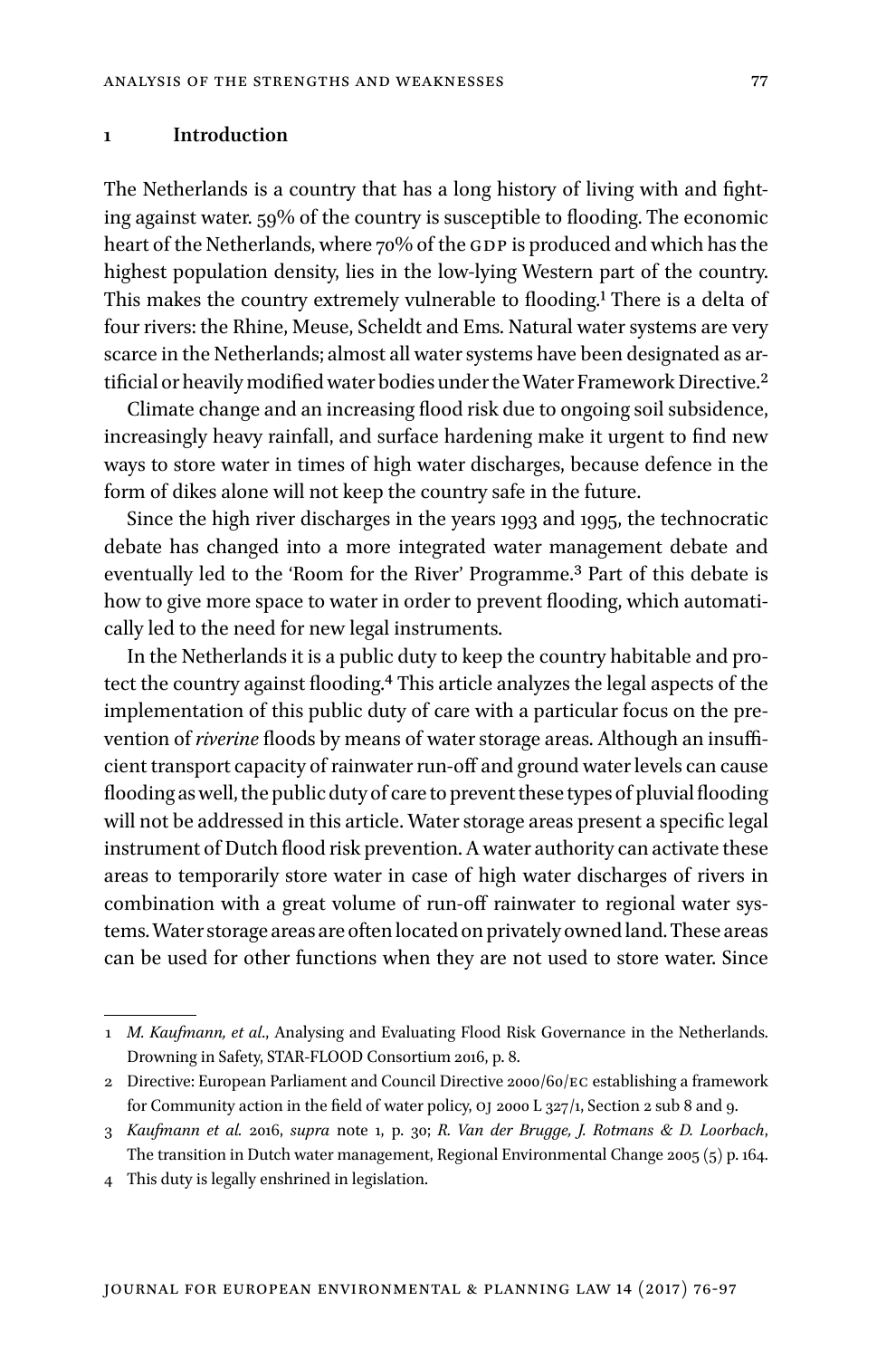2009 there has been a uniform legal framework for the designation, construction, design and activation of water storage areas as well as for the compensation of landowners. Water storage areas can be considered to be a best practice example of Dutch flood risk management and may offer inspiration for flood prevention and mitigation in other countries that cope with similar problems.5

At the level of the European Union, the Member States, according to article 7 section 3 of the Floods Directive, are obliged to establish flood risk management plans that include measures for achieving the national objectives for flood risk management. The Floods Directive does not provide any binding safety objectives, nor does it prescribe the use of specific legal instruments to manage flood risks. Nevertheless the Dutch legal concept of water storage areas could be a useful and effective instrument to manage flood risks in other Member States. Article 7.3 of the Floods Directive supports the use of this kind of instruments, where this article states that: 'Flood risk management plans may also include the promotion of sustainable land use practices, improvement of water retention as well as the controlled flooding of certain areas in the case of a flood event.'

In order to describe the Dutch legal framework for water storage areas, this paper firstly addresses the public tasks to prevent floods, then presents in more detail the respective legal instruments of the competent authorities and, lastly, explains the compensation of loss caused by creating water storage areas.

# **2 The Scope and Assignment of the Public Tasks Regarding the Prevention of Flooding**

According to Section 21 of the Dutch Constitution 'it shall be the concern of the authorities to keep the country habitable and to protect and improve the environment.' In the Netherlands this public care of the physical environment is divided among different authorities of different public bodies at various

<sup>5</sup> See for instance the recent floodings in England: <[www.theguardian.com/environment/2016/](http://www.theguardian.com/environment/2016/jan/02/tory-cuts-wrecking-uk-flood-defences) [jan/02/tory-cuts-wrecking-uk-flood-defences](http://www.theguardian.com/environment/2016/jan/02/tory-cuts-wrecking-uk-flood-defences)>. See also us Supreme Court Judgment: 568 u.s., Arkansas Game & Fish Commission v. United States [2012], Journal of Environmental & Sustainability Law 2013–2014 (20), 93 and *B. Hodges*, Will Arkansas Game & Fish Commission v. United States Provide a Permanent Fix for Temporary Takings? Boston College Environmental Affairs Law Review 2014 (41) p. 365 in which the Supreme Court of the US concluded that all physical interferences with private property – regardless of duration – may potentially be subject to the Takings Clause (Fifth Amendment of the us Constitution) and that there is no solid grounding in precedent for setting flooding apart from all other government intrusions on property. Accordingly, the Court held that "government-induced flooding of limited duration may be compensable".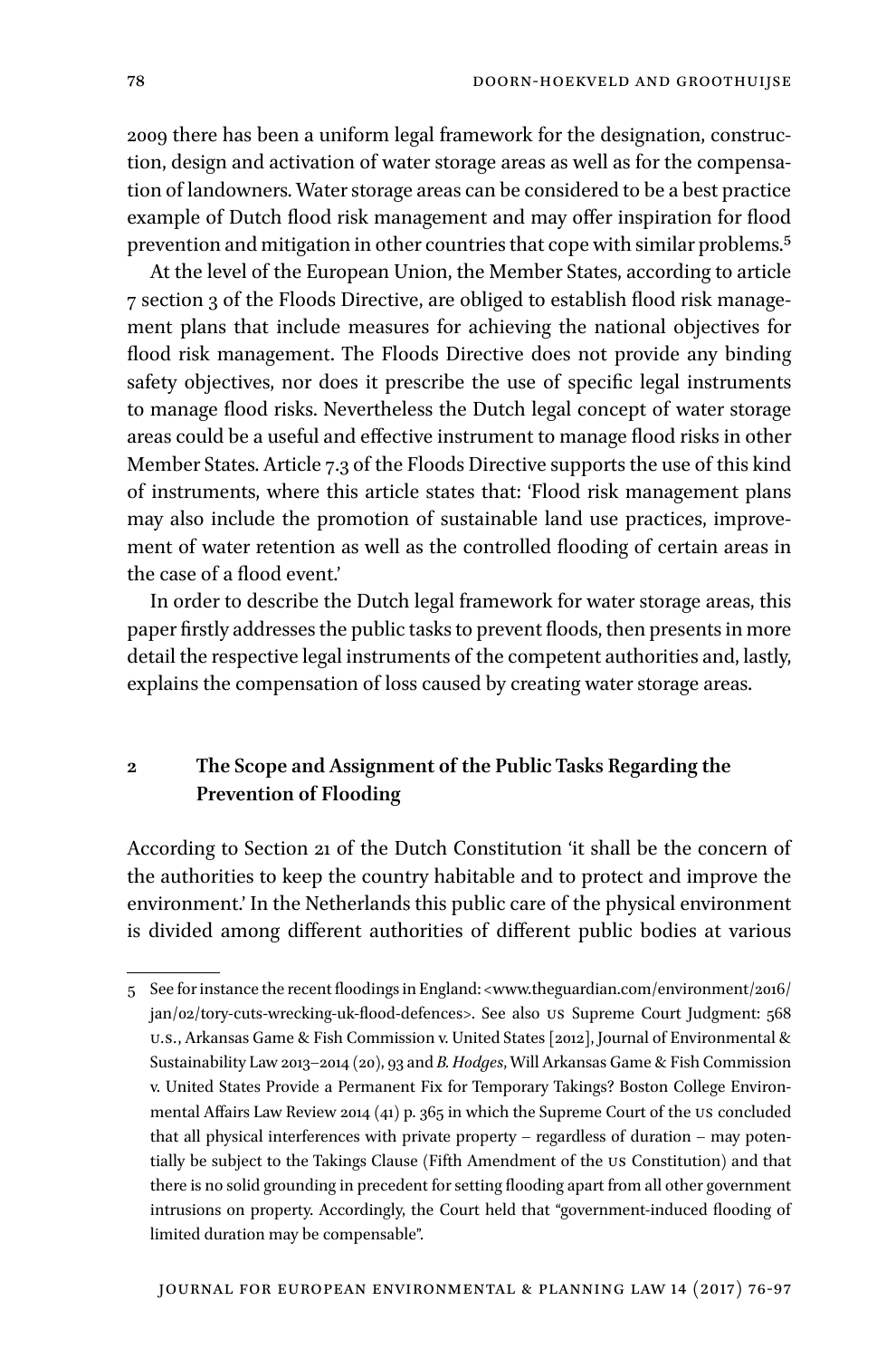levels of government. In general, the division of these public tasks concerning the physical environment, as far as relevant for the prevention of flooding, is as follows:

- 23 regional water authorities are responsible for the management of the regional water systems, including the secondary and primary flood defence structures. The Ministry of Infrastructure and the Environment manages the large surface waters, like the rivers Rhine and Meuse, and a number of flood defence structures.
- 393 municipalities are responsible for local spatial planning and the management of public space. In this respect, they have the specific public task to collect, transport and process rainwater run-off, as far as this cannot be reasonably expected from the landowner.<sup>6</sup> Moreover, the municipalities have the public task to take measures in the public municipal area to preclude or limit, as far as possible, any structurally adverse influence by the groundwater level on the spatial functions of the area, as far as taking such measures is effective and this is not the responsibility of the regional water authority or the province.7
- 12 provinces are responsible for regional and supra-municipal spatial planning. Provinces also play a role in the management of regional water systems. The provinces have to assign the management of these water systems to the regional water authority, as far as the management of water systems (or parts thereof) are not assigned to the State. Furthermore the provinces have the important task to coordinate environmental policy at the regional level. This coordination also includes the coordination of spatial planning policy of the municipalities and of the policy of regional water authorities on the management of regional water systems. The provinces supervise the regional water authorities as well as the municipalities as far as environmental tasks are involved. The provinces can be considered an important link between local spatial planning policy by the municipalities and policy on the management of regional water systems by the regional water authorities.
- The State's role is similar to that of the province, but at a greater distance from the local authorities. The State formulates the headlines of spatial planning and water policy as far as it concerns national interests. The State also has a supervisory role regarding the provinces, municipalities and regional water authorities. In addition, *Rijkswaterstaat*, the national water authority, is responsible for the main waterways and some primary flood defence structures.

<sup>6</sup> See Dutch Water Act, Section 3.5.

<sup>7</sup> *Id.*, Section 3.6.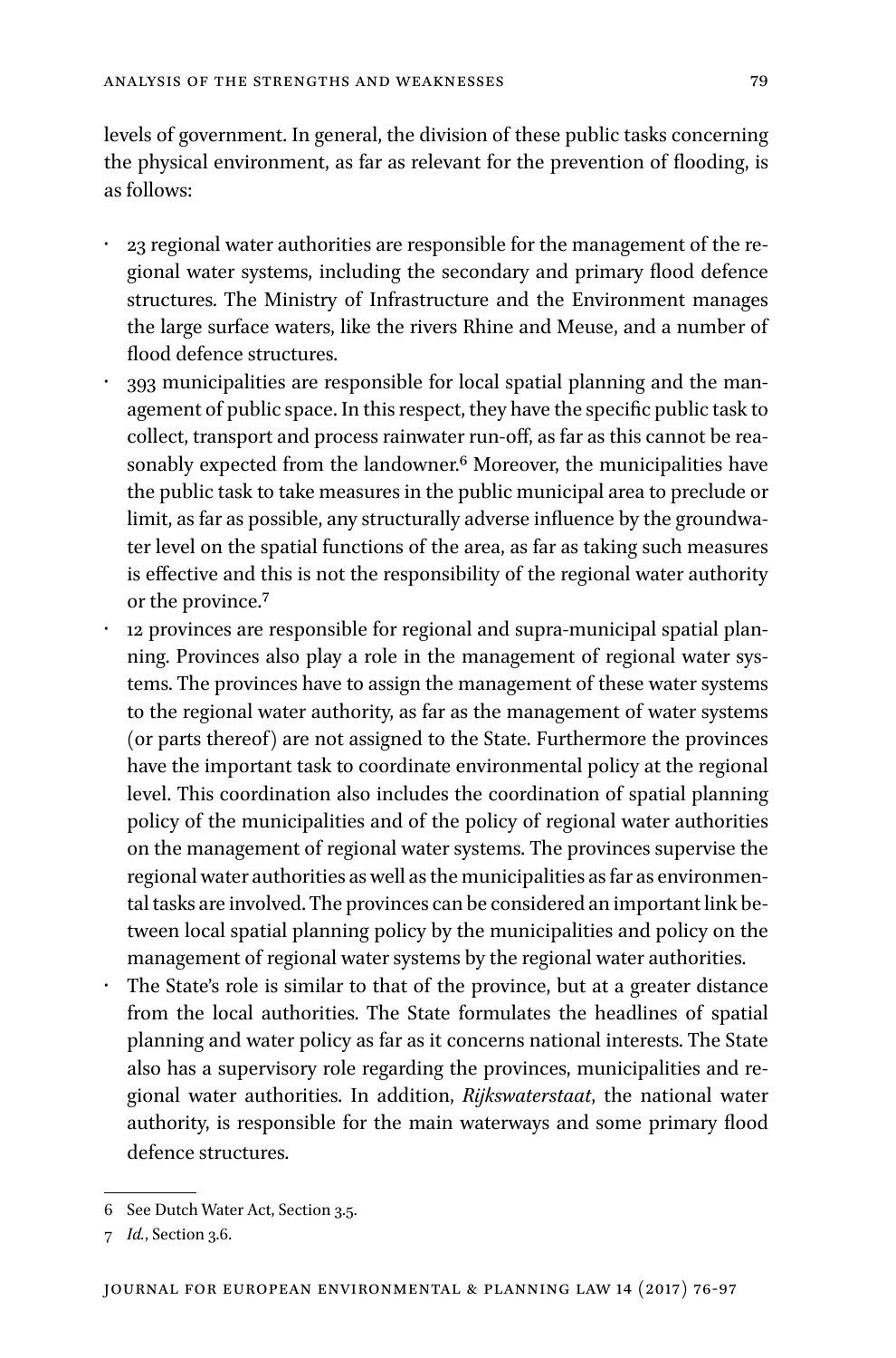



The Dutch government has the public task to prevent and, where necessary, limit flooding.8 This task has to be fulfilled in conjunction with preventing and limiting water shortage, protecting and improving the chemical and ecological status of water systems, and allowing water systems to fulfil societal functions, e.g. drinking water production, leisure, shipping, and fisheries. Because these different public tasks have to be fulfilled in conjunction with each other, this is called the integrated approach of Dutch water management. A specific part of the public task of the prevention of flooding is to ensure that there is sufficient storage and discharge capacity in the regional water system.

This task is elaborated in legal standards with regard to the average annual overtopping probability of designated areas and with a view to determining the appropriate storage and discharge capacity of regional water systems.<sup>9</sup> The strictness of the standards depends on the land use in the designated areas: the higher the potential financial damage caused by flooding by the regional water system in a certain area, the stricter the standard for that area will be.10 For example, grasslands will be subject to a less stringent standard than urban areas. In the end, the regional water system has to be designed in such a way that the storage and discharge capacity is sufficient to meet the standards. Scientific expectations of more intense rainfall could also cause the capture, storage and discharge capacity of the regional water system to no longer meet the standards. Regardless of the cause of the standards being exceeded, the authority that manages the regional water system has to take action by enlarging the water storage and discharge capacity.

The regional water authority is an authority of functional decentralization, which means it is entrusted with a specifically defined responsibility:

<sup>8</sup> *Id.*, Section 2.1, article 1 under a.

<sup>9</sup> *Id*., Section 2.8.

<sup>10</sup> *H.F.M.W van Rijswick & H.J.M Havekes*, European and Dutch Water Law, 2012, p. 269.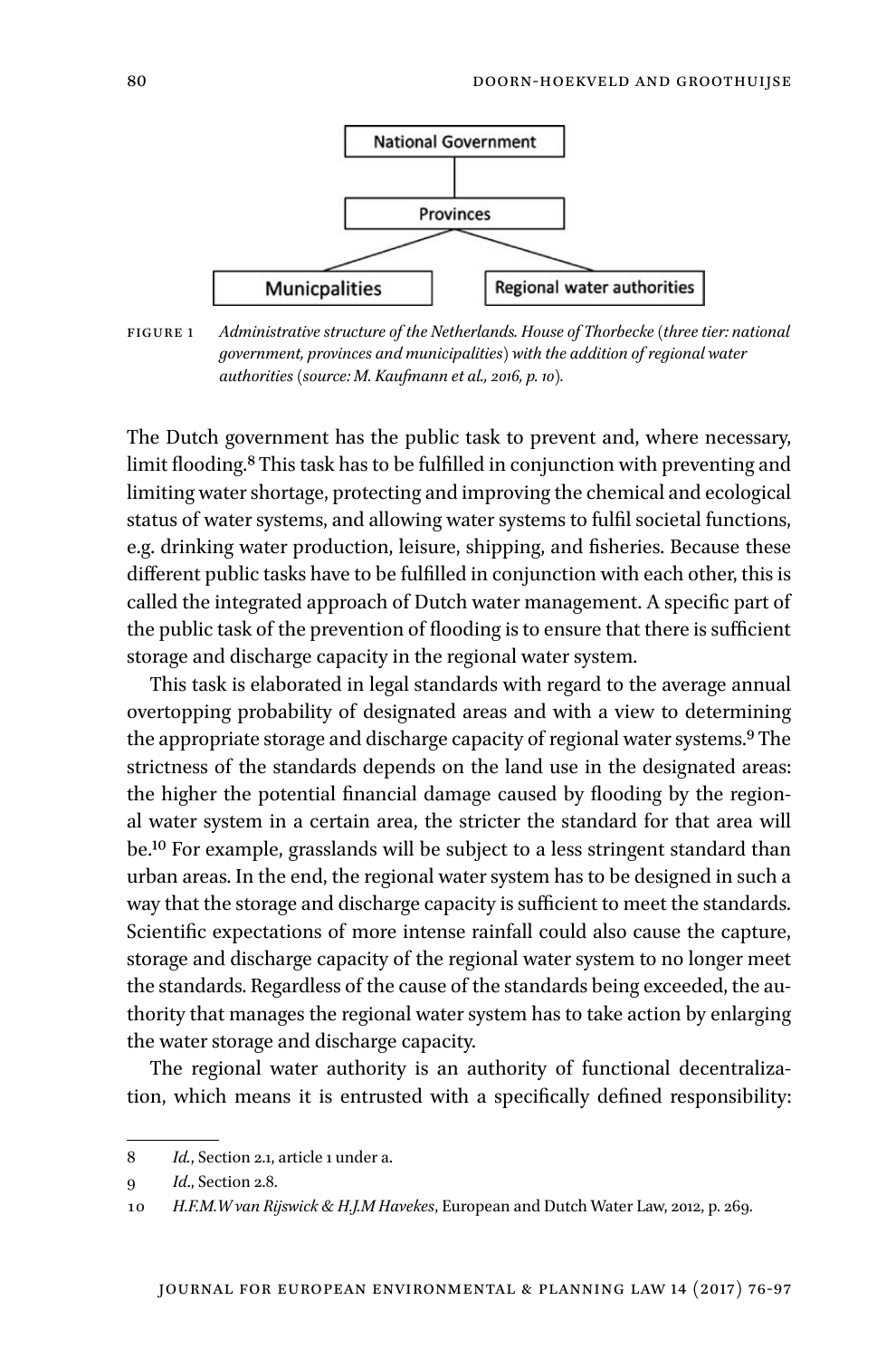the management of regional water systems. Therefore, the regional water authority must ensure that the standards on capture, storage and discharge capacity for the regional water systems are met. To do so it relies on its own resources, obtained by levying taxes on residents.<sup>11</sup> Because of the principle of no taxation without representation, residents are able to democratically elect their representatives in the board of the regional water authority. Certain categories of residents with a strong interest in regional water management like farmers or nature conservationists even have guaranteed seats in the representative body of the regional water authority.

The regional water authority does not set the standards for the management of the regional water system, such as capture and storage capacity standards. These standards are set by the province, which is at a higher administrative level than the regional water authority and the municipality, but at a lower administrative level than the State. There is no hierarchy between the regional water authority and the municipality; they are public bodies at the same administrative level. The province is an example of territorial decentralisation, which is concerned with water-related issues in a more strategic manner, but is also concerned with other environmental policies and the implementation of these policies. By setting the standards, the province determines to what extent the designated types of areas should be protected against flooding caused by insufficient water storage and discharge capacity of the regional water system. In this way the province determines how much storage and discharge capacity the regional water authority should create in the regional water system.

# **3 Legal Instruments to Fulfil the Public Tasks of Flood Prevention and Legal Recourse for Citizens to Challenge the Use of These Instruments**

#### **3.1** *Introduction*

As noted before, the public duty of care for the physical environment in the Netherlands is divided among different authorities at various levels. The task, competences and legal instruments of these authorities to provide this environmental care are assigned by different laws, each of which protects a specific part of the environment, like water systems, spatial planning, air, soil, noise,

<sup>11</sup> See for a more comprehensive explanation of the Dutch regional water authorities: *Remco Nehmelman*, Institutional governance aspects of water management: subsidiarity and decentralisation – the Dutch approach, The Journal of Water Law 2014  $(24)$ , pp. 134–140 and *H.F.M.W van Rijswick & H.J.M Havekes* 2012, *supra* note 11, pp. 146–150.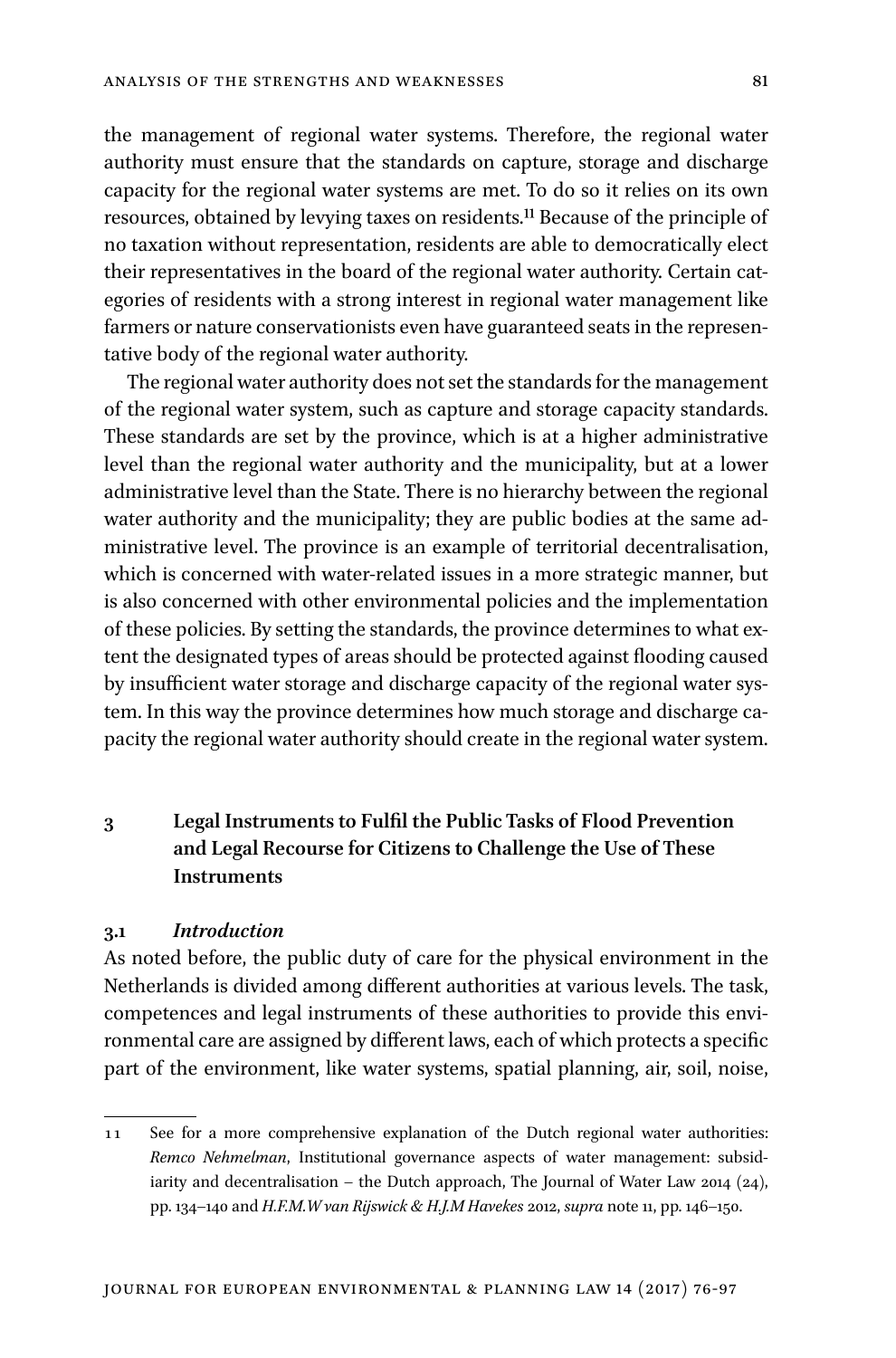nature conservation, and monuments. Due to the principle of legality the competent authority can only execute these competences and tasks to protect the part of the environment that they were established for by law. The most relevant for the prevention of flooding caused by insufficient capture, storage or discharge capacity of the regional water system are spatial planning law and water law.

# **3.2** *Legal Instruments to Enlarge Storage and Discharge Capacity of the Regional Water System*

Modification of the Regional Water System: Ledger and Project Plan

In the ledger the water authority has to describe the conditions of the water management structures they manage in terms of orientation, shape, dimension and construction.12 Therefore, the ledger does not describe the current actual conditions of a water management structure, but the conditions the structure ought to have. If a regional water management structure fails to comply with the conditions defined in the ledger, the water management structure does not require modification by project, but requires maintenance (or repair) to bring the actual conditions in line with the conditions in the ledger.

However, if a regional water system as described in the ledger does not comply with the provincial standards regarding capture, storage and discharge capacity, the regional water authority that manages the regional water system has the duty to take measures aimed at complying with these standards. Therefore it has to enlarge the storage and discharge capacity of the regional water system. The regional water authority could accomplish this by creating more surface water (horizontally) or raising the dikes that constrain the surface water (vertically). Either way the regional water system has to be modified, because the condition of the regional water system as defined in the ledger no longer complies with the standards.

If the regional authority wants a water management structure to deviate from the normative conditions defined in the ledger, the authority has to establish a project plan, describing, among other things, the modification of the regional water management structure in relation to the normative conditions described in the ledger, the way the project will be executed and how negative effects of the plan will be mitigated or compensated.<sup>13</sup> Interested parties are able to challenge the project plan before the administrative court. The regional

<sup>12</sup> Article 5.1 (1 and 2) Water Act.

<sup>13</sup> Dutch Water Act, Section 5.4. See *H.F.M.W van Rijswick & H.J.M Havekes* 2012, *supra* note 11, p. 273.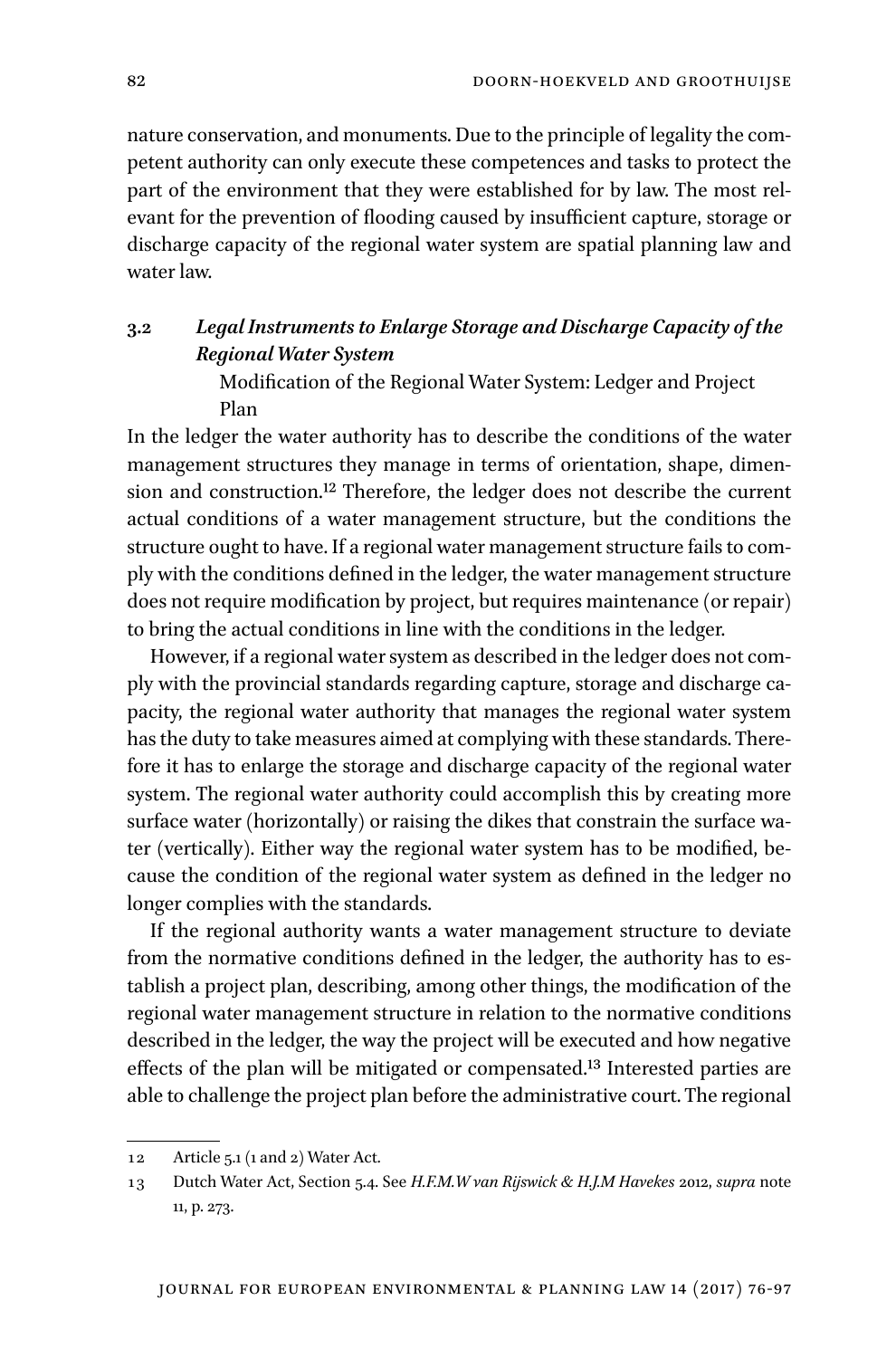water authority has great discretion in establishing the project plan, so the administrative court will assess the project with restraint to avoid breaching the constitutional division between executive and judicial powers.

#### Permits for Modifying the Regional Water System

It is not unlikely that environmental or spatial planning decisions are to be obtained before the regional water authority can actually implement a project plan. If the modification of the regional water system for instance is not in line with the zoning plan, the municipality has to revise the zoning plan or grant a permit to deviate from the zoning plan. It is also possible that the implementation of a project plan will disturb flora or fauna that is protected by the Habitats Directive, which is not allowed without a permit of the Ministry of Economic Affairs. Depending on the circumstances of the case a variety of permits or decisions of various authorities are needed to implement the project plan modifying the regional water system.

#### Expropriation

The modification of regional water systems sometimes has to take place on private property. Without the consent of the landowner, the use of his property by the regional water authority for public interest, in this case increasing the storage and discharge capacity of the regional water system to prevent flooding, would be an illegal infringement of property rights. But in favour of this public interest, the regional water authority may ask the State (the Crown) to expropriate the property owner. The Crown has to take the decision to expropriate the landowner. It has to balance the public interest of enlarging the storage and discharge capacity of the regional water system against the interests of the landowner. The necessity and urgency of the expropriation plays an important role in this decision. There is no administrative remedy against the expropriation decision of the Crown. However, arguments against it can be presented before a civil court. The civil court can confirm the expropriation and determine the amount of compensation that has to be paid by the State to the expropriated party. In principle, full compensation is given. The civil court will not approve the expropriation if the expropriating party has not tried to obtain the property by amicable acquisition.

#### Obligation to Tolerate

Instead of expropriation, the regional water authority may for the performance of its duties oblige landowners to tolerate the modification of the regional water system, unless the interests of the landowner in its opinion require expropriation. To impose a duty to tolerate the modification of the regional water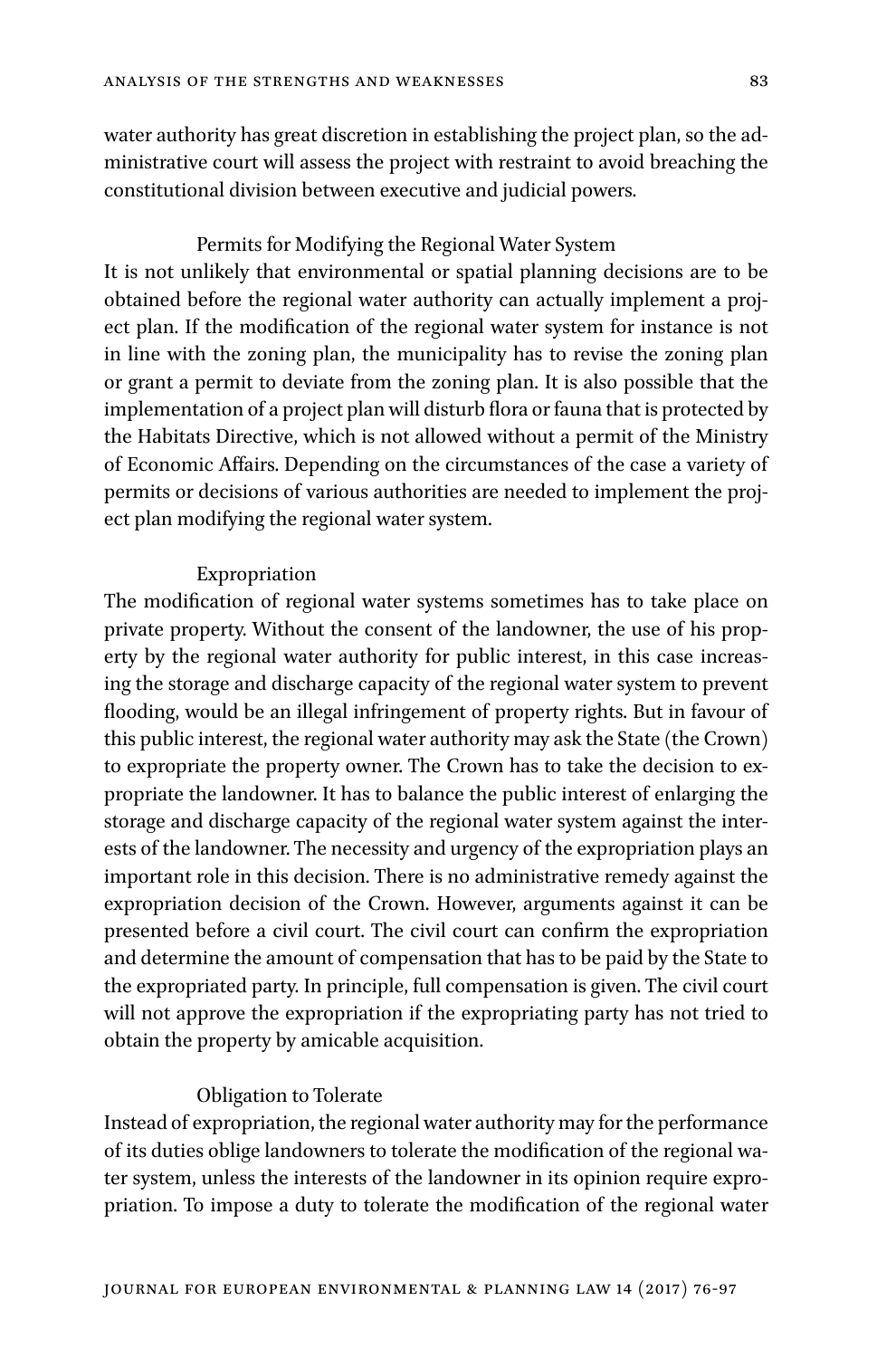system is the preferred option of the regional water authority.<sup>14</sup> The decision imposing a duty to tolerate on a landowner can be challenged before the administrative court. The court will take into consideration on the one hand the relation between the part of the property that is affected by the duty to tolerate and the remaining part of the property and on the other hand the degree of residual meaningful use of the affected property.15 According to Article 1 First Protocol of the European Human Rights Charter there should be a fair balance between the public interest that is pursued by imposing the duty to tolerate and the legitimate interests of the landowner. In this regard it is relevant that the landowner is entitled to compensation. The Water Act includes a specific compensation regime for this type of loss. The landowner may submit a request for compensation to the regional water authority. The decision on this request can be appealed before the administrative court.

Regulation of Activities in the Regional Water System

When the regional water system is modified, this modification has to be implemented in the ledger of the regional water authority. The conditions of a regional water system should *de facto* comply with the ledger. By defining these conditions the ledger also determines where the rules aimed at the protection of the regional water systems apply. These rules are established by the regional water authority, which has a far-reaching regulatory competence. The authority can establish binding rules if these rules according to their assessment are necessary to fulfil the public tasks assigned to them by law.16 As mentioned before, the task of a regional water authority is to take care of the regional water system aimed at preventing flooding and water shortage in conjunction with the protection of the chemical and ecological water quality and fulfilling the societal functions of these water systems. For these purposes, the regional water authority can establish binding rules, unless rules established by a higher legislator are meant to be exhaustive.17 The only exhaustive rules are those on polluting discharges into regional surface waters. Other activities in the regional water system, such as building constructions or damping, can be and mostly are regulated by the water regulations of the water authority. These rules are usually also aimed at protecting the existing water storage and discharge capacity of the regional water system. These rules in water regulations

<sup>14</sup> Dutch Water Act, Section 5.24.

<sup>15</sup> Judgment of the Administrative Jurisdiction Division of the Dutch Council of State: ecli:nl:rvs:2013:431, 24 July 2013.

<sup>16</sup> Regional Water Authorities Act, Articles 56 and 78.

<sup>17</sup> Regional Water Authorities Act, Article 59.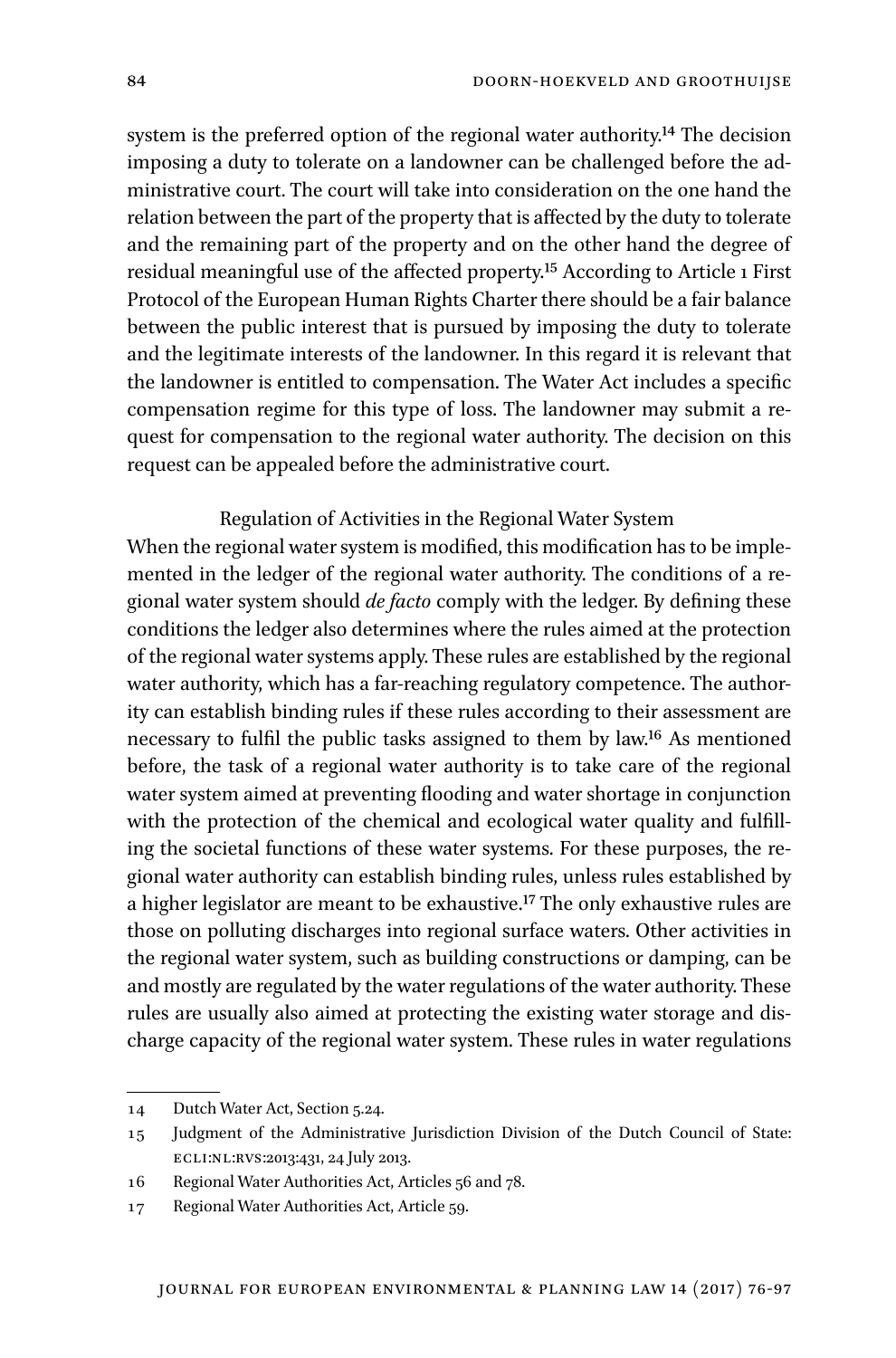can take various forms: an overall prohibition to undertake activities, a prohibition to undertake activities without a permit, an obligation to report an activity, etc.

The modification of the regional water system also has spatial effects. If land becomes part of the regional water system, the land use may change, e.g. it will become less suitable or no longer suitable for functions that are incompatible with the water-related function. If the applicable zoning plan does not allow the use of land for water-related functions, the municipality has to modify the zoning plan or has to grant a permit to deviate from the zoning plan. The area that will become part of the regional water system should be assigned a waterrelated function. Assigning spatial functions that are incompatible with the water-related function is in violation of proper spatial planning, so the municipality has to remove the current spatial functions that are incompatible with the water-related function from the zoning plan. In the zoning plan the municipality may establish binding rules to protect the spatial functions that are assigned to the land. According to the highest administrative court, the municipality is not competent to establish rules in a zoning plan as far as these rules are aimed at the protection of water system interest mentioned in Article 2.1 of the Water Act that are already protected by the water regulations of the regional water authority.18

Although the zoning plan cannot contain rules aimed purely at the protection of water system interests that are already protected by the regulation of the regional water authority, the municipality has to consent if a regional water authority wants to modify the water system in breach of the zoning plan. If the municipality does not want to modify the zoning plan or grant a permit to deviate from the zoning plan for the modifications of the water system, the regional water authority will not be able to modify the regional water system. The regional water authority has no legal instruments to force the municipality to modify the zoning plan or grant a spatial permit to allow the modification of the regional water system, because both public bodies are at the same government level. If there is a dispute between the regional water authority and the municipality, the province – as a higher governmental level – should settle this dispute.19 The province has the legal instruments to fulfil this coordinating and supervisory role. Provinces are able to issue binding instructions or instruction rules to the regional water authority as well as to the municipality, as far as

<sup>18</sup> Judgment of the Administrative Jurisdiction Division of the Dutch Council of State: ecli:nl:rvs:2015:328, 2 February 2015.

<sup>19</sup> See also Provincial Act, Section 174.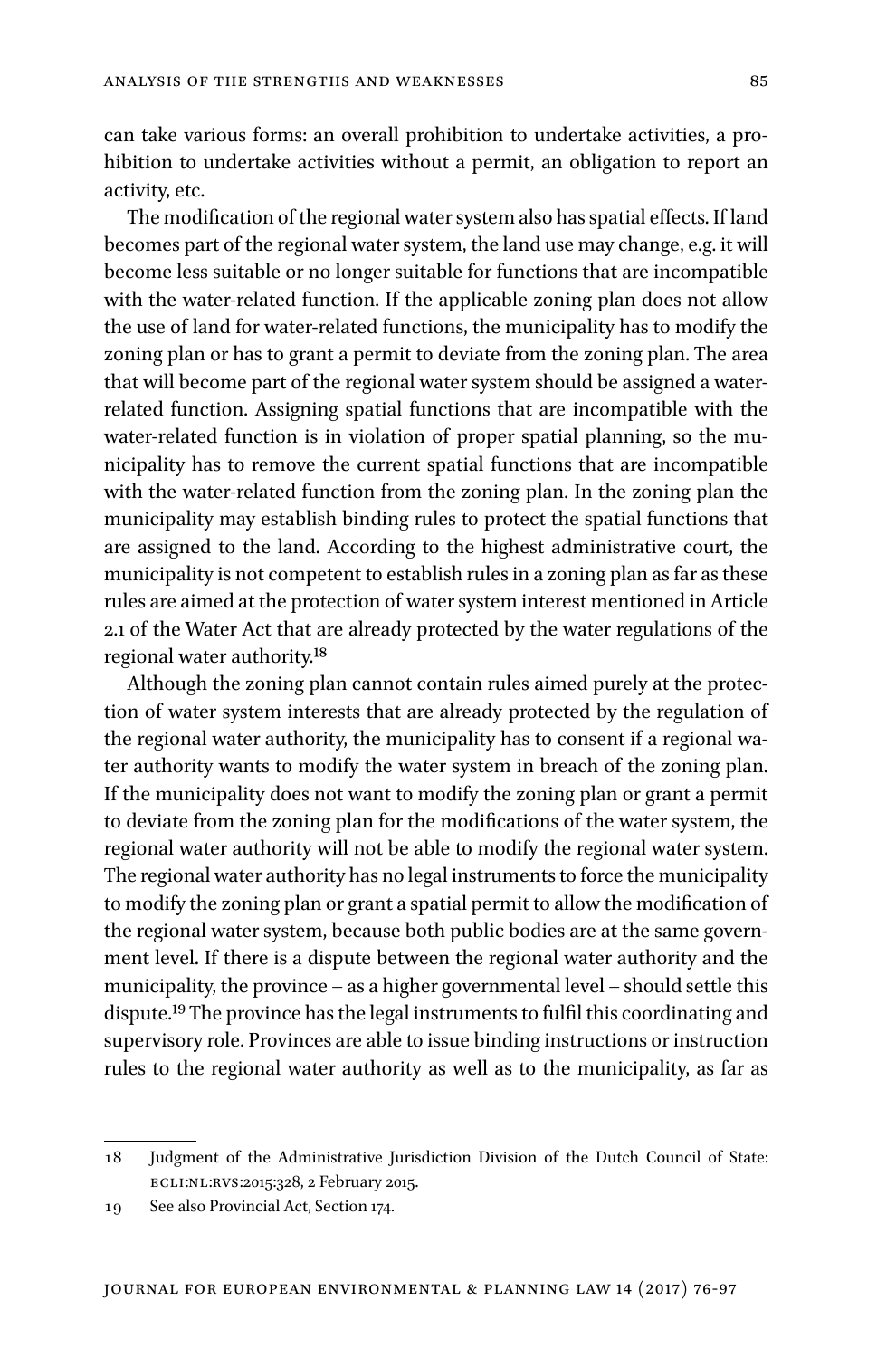the expediency of regional water management respectively provincial spatial interests are at stake.20

# **3.3** *Storage Areas: An Innovative Legal Instrument to Prevent Flooding*

The modification of a regional water system to create more storage capacity in the regional water system, e.g. by enlarging surface waters and/or the relocation or heightening of dikes, generally is quite expensive for the regional water authority. Moreover, these modifications can have a profound effect on private property, requiring space that is scarce in a densely populated delta like the Netherlands and making it no longer available for spatial developments. But there is another more cost-effective way for the regional water authority to enlarge the storage capacity of a regional water system to comply with the provincial storage standards: the designation and construction of storage areas for temporary water storage.21 By definition, these storage areas are part of the regional water system, so the storage capacity of a storage area can be taken into account by determination of the total storage capacity of the regional water system. The designation and construction of a storage area can be an efficient solution for the regional water authority to achieve the provincial storage and discharge standards for the regional water system. In the event of intense rainfall the regional water authority intentionally inundates these storage areas under controlled conditions to prevent unintentional and uncontrolled flooding of urbanised areas with a high damage potential. It is an alternative to adhoc cutting the dike in an emergency situation as well.

Since storage areas are only occasionally and temporarily deployed for the storage of water, these areas can be used for other purposes during the time that they are not used for the storage of water, such as agricultural purposes. Typically, relatively low-lying plots that are not used intensively are suitable for the designation as storage areas, because water naturally flows to these plots already and the damage resulting from the use of the storage area is relatively limited. From the perspective of the regional water authority the designation and construction of storage areas may indeed be a relatively inexpensive solution to increase the storage capacity of the regional water system. However, for

<sup>20</sup> *oecd*, Water Governance in the Netherlands: Fit for the Future?, oecd Studies on Water, 2014, pp. 34–35.

<sup>21</sup> *W.J. Van Doorn-Hoekveld & F.A.G. Groothuijse*, Schadevergoeding ten gevolge van bergingsgebieden: een juridisch labyrint, Agrarisch Recht 2015 (7/8), pp. 358–366 and *F.A.G. Groothuijse*, Bergingsgebieden uniform geregeld in de Waterwet. De aanwijzing, aanleg, regulering en ingebruikname van bergingsgebieden onder de Waterwet, Tijdschrift voor Bouwrecht, 2010, pp. 852–864.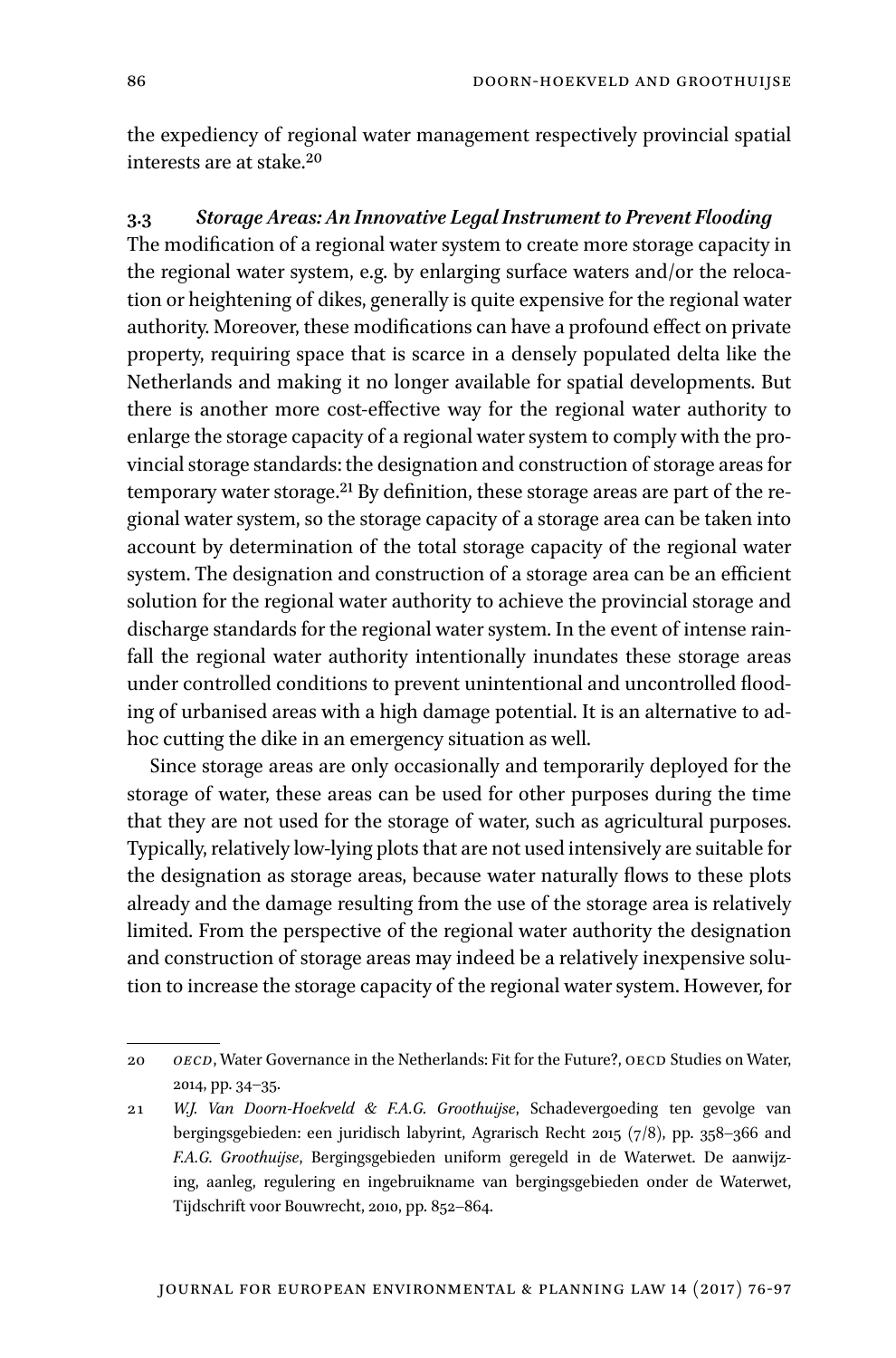the landowner who is confronted with the designation of his land as a storage area this can have can have deleterious effects, because he has a legal obligation to tolerate the regional water authority using his land for temporary water storage. Moreover, the landowner will be confronted with other infringements of his property as a result of the designation of his land as water storage area: the regulation of land use by the regional water authority to protect the (effective operation of) the storage area, the obligation to tolerate water management constructions on his land for the effective operation of the water storage area or the protection of buildings against flooding or polluted sediment on their property.

Storage Areas: Four Legal Elements, Four Causes of Damage To establish a storage area, four phases or elements can be distinguished:22

- 1. the designation of a storage area in the ledger and in a zoning plan;
- 2. the design of the storage area in a project plan and afterwards the necessary construction works;
- 3. the activation of the storage area (inundation), which entails a legal obligation for the landowner to tolerate it;
- 4. the regulation of land for the purpose of the storage area.

Ad 1) A storage area is "an area designated for the purpose of water management pursuant to the Spatial Planning Act that is not a body of surface water of part thereof, intended for the expansion of the storage capacity of one or more water systems and registered as storage area in the ledger".<sup>23</sup> The designation of a storage area in both the zoning plan and the ledger establishes this obligation to tolerate the temporary storage of water in this area for landowners. A complicating factor is that the municipality establishes the zoning plan and the regional water authority establishes the ledger. It is important that the designation of the storage area in both decisions match, because only if the storage area is designated in both the zoning plan and the ledger, is the obligation to tolerate temporary water storage established by law. The zoning plan as well as the ledger can be challenged before the administrative court by interested parties. The usefulness and necessity of the storage area, the compatibility with other spatial functions, the size and geographic location of the

<sup>22</sup> Judgment of the Administrative Jurisdiction Division of the Council of State ECLI:NL:RV s:2012:bw3869, 25 April 2012.

<sup>23</sup> Dutch Water Act, Section 1.1.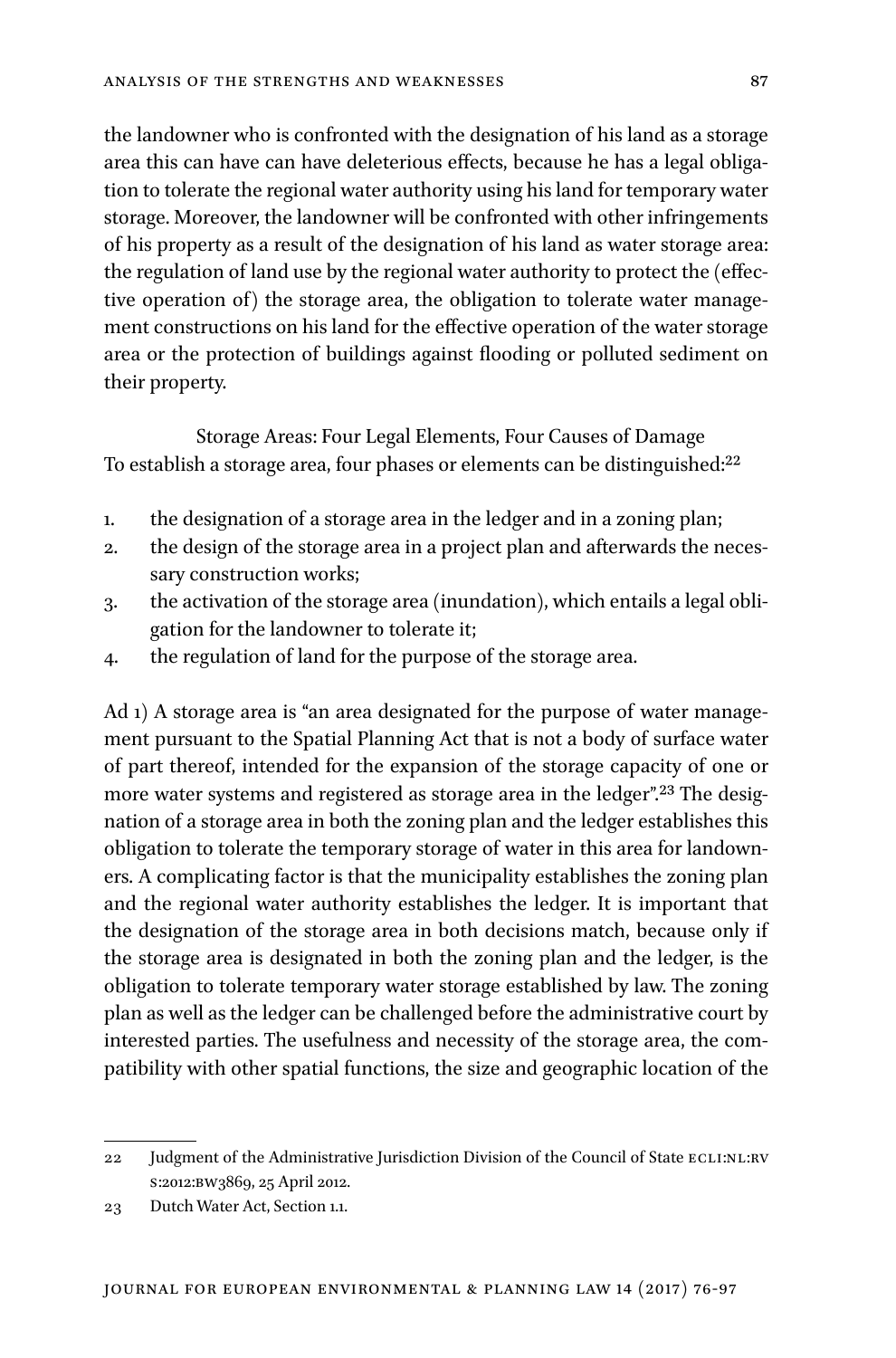storage area and the acceptability of any adverse effects of the deployment of the storage area are relevant here.

Ad 2) For the actual realization of a storage area specific physical measures often have to be taken, such as the placement of an inlet and outlet work, the construction of escape routes, the construction of dikes around the storage area and buildings located in the storage area, etc. For the realization of these physical measures the regional water authority has to establish a project plan. This project plan only allows the regional water authority to take these measures in the storage area and is unrelated to the designation of the storage area in the zoning plan and the ledger. The project plan can be appealed before the administrative court, but the grounds of appeal can only relate to physical measures in the storage area, because of the limited scope of the project plan. The frequency and extent of inundation of the storage area should be taken into account when a project plan is established, according to the highest administrative court. If the cooperation of a landowner is required for the implementation of the project, e.g. for the installation of an inlet and outlet work, and no agreement on cooperation can be reached, the regional water authority may force the landowner to cooperate by imposing an obligation to tolerate the construction of water management structures on his land. This obligation can only be imposed as far as the interests of the landowner require no expropriation.

Ad 3) The regional water authority does not have to issue an explicit order to activate the storage area, since the landowner has to tolerate the inundation of his land by law. So the landowner cannot challenge the actual activation of the storage area, e.g. by opening an inlet construction, before the administrative court. Sometimes a storage area is designed in such a way that it inundates automatically when a certain water level is reached, so the regional water authority does not have to take any action to activate the storage area.

Ad 4) Types of land use or other activities can frustrate the effective operation of a storage area or can have other negative effects on the storage areas, and must therefore be regulated. E.g. large-scale constructions or the cultivation of expensive crops in a storage area should be prohibited or regulated. The question is which authority should regulate these types of land use or activities. The regional water authority is competent to establish binding rules as far as these rules are aimed at its legal task, including the protection and proper operation of the regional water system. Since storage areas are part of the regional water system, the water authority is competent to establish binding rules to protect storage areas and their proper operation in water regulation. On the other hand the municipality is competent to establish binding rules in the zoning plan aimed at proper spatial planning. Because the

journal for european environmental & planning law 14 (2017) 76-97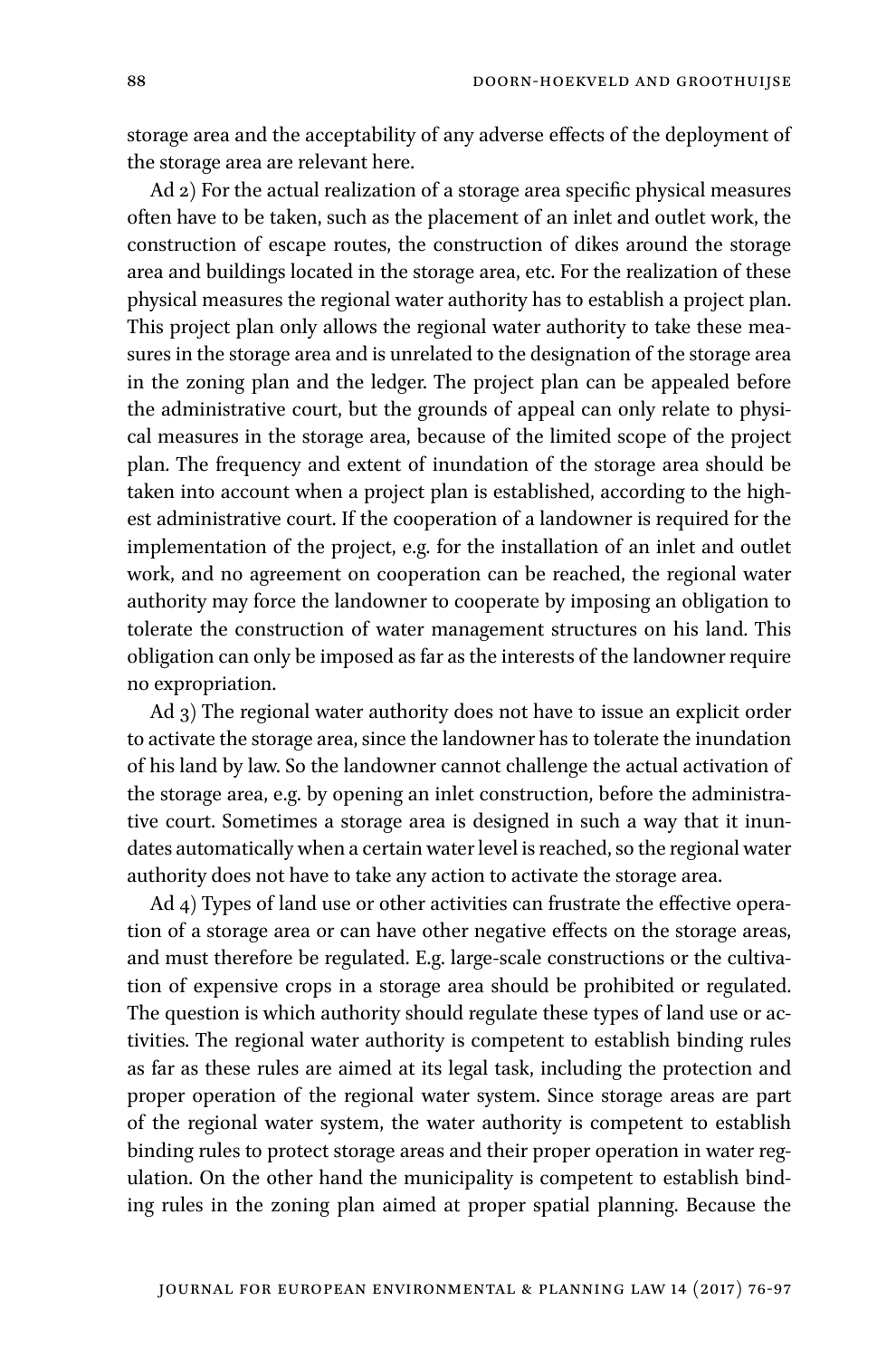storage area is designated as a spatial function, the municipality is also competent to establish binding rules on land use to protect the storage area and its proper operation. As mentioned before, the highest administrative court has established that no binding rules to protect water-related interests in a zoning plan can be established as far as the water regulations already protect these interests or the power to do so.<sup>24</sup> Therefore, the regional water authority is exclusively competent to regulate activities aimed at the protection of the regional water system with regard to the objectives of the Water Act: flood protection, protection of water quality, and the fulfilling of societal functions of water systems.25

# **4 Regional Water System Management and the Establishment of Zoning Plans**

Proper cooperation and coordination should take place between the regional water authority and the municipality on the designation, management and regulation of storage areas. The cooperation of the municipality is required for modifications of water systems if these modifications do not fit within the municipality's zoning plan. On the other hand, the municipality has to take into account the spatial restrictions resulting from the rules and policies of the regional water authority when establishing a zoning plan. If the rules and policies of the regional water authority preclude the feasibility of a zoning plan, the plan does not constitute proper spatial planning and therefore cannot be established. To coordinate the establishment of a zoning plan with the policy of the regional water authority the so-called "water test" or "water assessment" was created. This means that a regional water authority assesses the draft of a zoning plan for compatibility with its policies and regulations and advises the municipality before the zoning plan is established. In this process the results of the water assessment will be discussed with the municipality. However, the advice of the regional water authority is not legally binding, which means that the municipality can deviate from the advice.

<sup>24</sup> Judgment of the Administrative Jurisdiction Division of the Council of State, ECLI:NL: rvs:2015:328, 2 February 2015.

<sup>25</sup> See *F.A.G. Groothuijse*, Water weren. Het publiekrechtelijke instrumentarium voor de aanpassing en bescherming van watersystemen ter voorkoming en beperking van wateroverlast en overstromingen, 2009.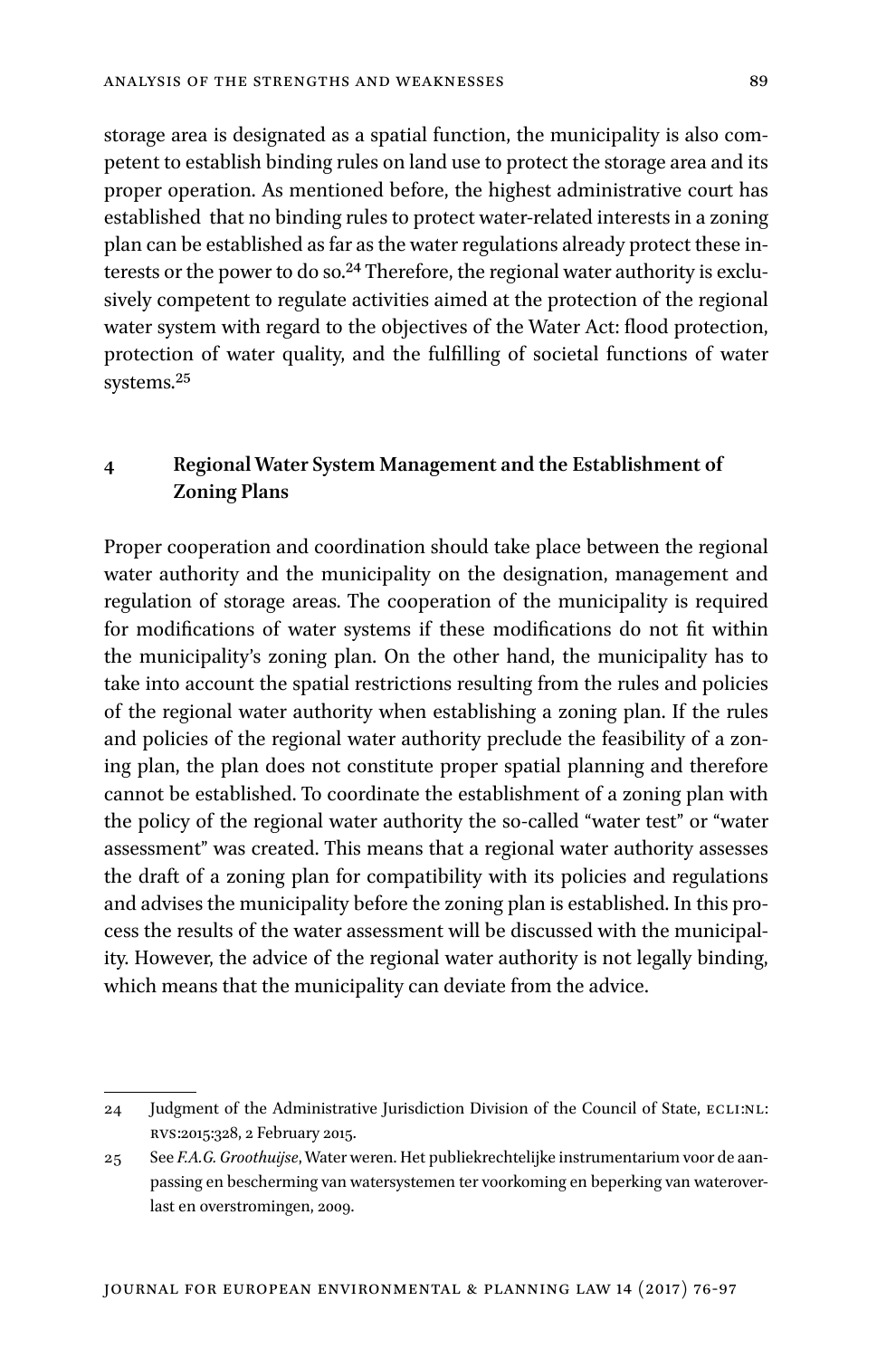#### **5 Financial Aspects of Water Storage Areas**

#### **5.1** *Liability for Damage Caused by Fulfilling the Public Task*

In the above sections the public duty to prevent flooding caused by insufficient storage and discharge capacity of the regional water system has been discussed as well as the legal instruments to fulfil this duty. While fulfilling this task the competent authority can cause losses for landowners, because the land use is restricted by binding rules in order to protect the storage and discharge capacity of the regional water system, or by obligations to tolerate the inundation of their land for the enlargement of the storage and discharge capacity of the regional water system. The use of legal instruments to fulfil a public task, e.g. expropriation, regulation of property or imposing obligations to tolerate, may cause losses to private parties, just as a factual act, e.g. the operation of a sluice or a pumping station, may also cause loss, for example loss of income or devaluation of property.26

Modification of the regional water system can have a negative impact on interested parties, for instance landowners of adjacent plots or users of the regional water system. In addition to legally challenging the project plan before the administrative court, these injured parties can claim damages pursuant to a damage compensation regime for lawful acts by the government.

Usually the compensation regime of the Water Act is applicable if citizens suffer damage caused by lawful government acts aimed at enlarging the storage or discharge capacity of the regional water system, because these acts are initiated by the regional water authority to fulfil its public water management task. Pursuant to Article 7.14 of the Water act: 'Any person who suffers or will suffer damage as a consequence of the lawful exercise of a water management duty or competence shall, at his request, be awarded compensation by the administrative authority concerned where such damage should not within all fairness remain for his account and where compensation is not or not sufficiently otherwise guaranteed.' The compensation regime is regulated in Paragraph 3 of Chapter 7 of the Water Act and is based on the principle of '*égalité devant les charges publiques*'. According to this principle, compensation should be provided for those who have shouldered a disproportional large burden or loss caused by activities pursued for the common good.<sup>27</sup> According to Dutch

<sup>26</sup> *W.J. van Doorn-Hoekveld et al*., Distributional effects of flood risk management – a crosscountry comparison of pre-flood compensation, Ecology and Society 2016 (21), p. 26.

<sup>27</sup> *D. Fairgrieve*, State liability in Tort: A Comparative Law Study, 2003, p.137; *W. van Doorn-Hoekveld*, Compensation in Flood Risk Management with a Focus on Shifts in Compensation regimes Regarding Prevention, Mitigation and Disaster Management, Utrecht Law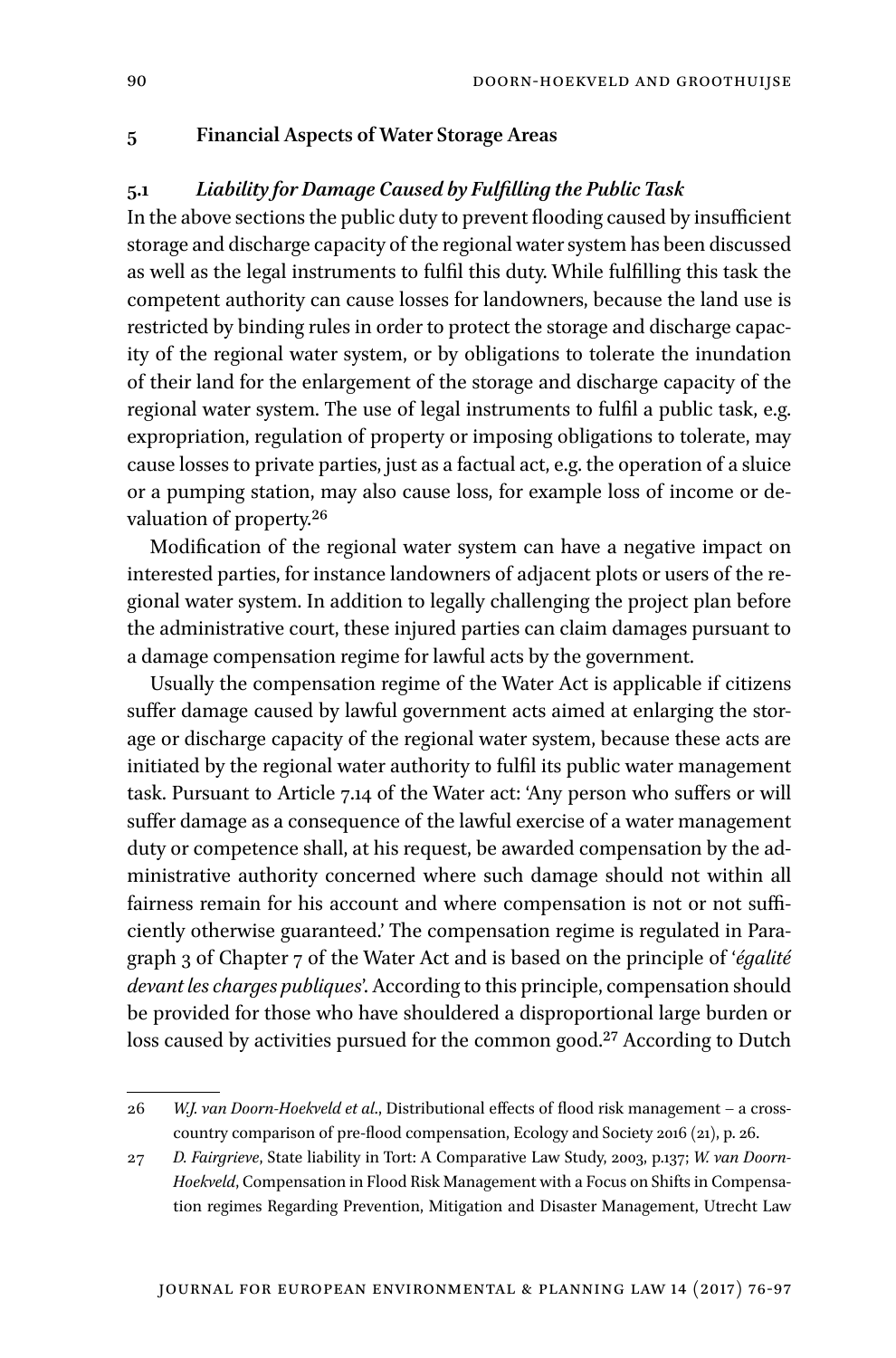law this principle is only applicable if the burden or loss is imposed by a lawful government action. This action can consist of a public law act, such as a decision, or another factual act, like the operation of a sluice.

Not every loss caused by a lawful government action is eligible for compensation. There are strict conditions to assume liability. As mentioned above, the loss of the injured party must qualify as an abnormal and special burden.<sup>28</sup>

Damage caused by the obligation to tolerate the use of private property by the regional water authorities for the storage of water in favour of the public interest (prevention of flooding elsewhere) should be fully compensated.

The regional water authority is competent to decide on an application for compensation, if the damage is caused by the lawful exercise of their legal task and competences. When an applicant for damages disagrees with the decision of the competent authority on his application, he can challenge this decision before the administrative court. The existence of this legal compensation regime often enables the regional water authority to move the discussion about adverse effects of the appealable decision, like a project plan, from the procedure against the project plan to a separate procedure about damage compensation. The compensation regime of the Water Act frequently this works as a 'lubricant' for taking decisions about the construction or modifications of infrastructural works.

The administrative court will assess the project plan with restraint (see section 3.2), so the chances of a successful appeal are relatively limited. More specifically, the administrative court assesses whether the adverse consequences of the project plan for the claimants are disproportional or not. However, since claimants are entitled to claim damages according to the above described compensation regime, the administrative court is reluctant to incriminate the adverse effects of the project plan as disproportional. After all, the adverse effects of the project plan can be balanced by granting damages to the claimants pursuant to the compensation regime in the Water Act.

#### **5.2** *Complications: Two Responsible Administrative Authorities*

It is not always easy to determine whether the compensation regime of the Water Act or the regime of the Spatial Planning Act is applicable to the designation of storage areas, because different authorities have to designate

Review 2014 (10), pp. 230–234; *G.M. Van den Broek*, Compensation for damage within a systematic approach to large-scale water and infrastructure projects, The Journal of Water Law, 2015(24), pp. 266–271.

<sup>28</sup> See the Administrative Jurisdiction Division of the Council of State, ECLI:NL:RVS:2013: bz7718, 17 April 2013.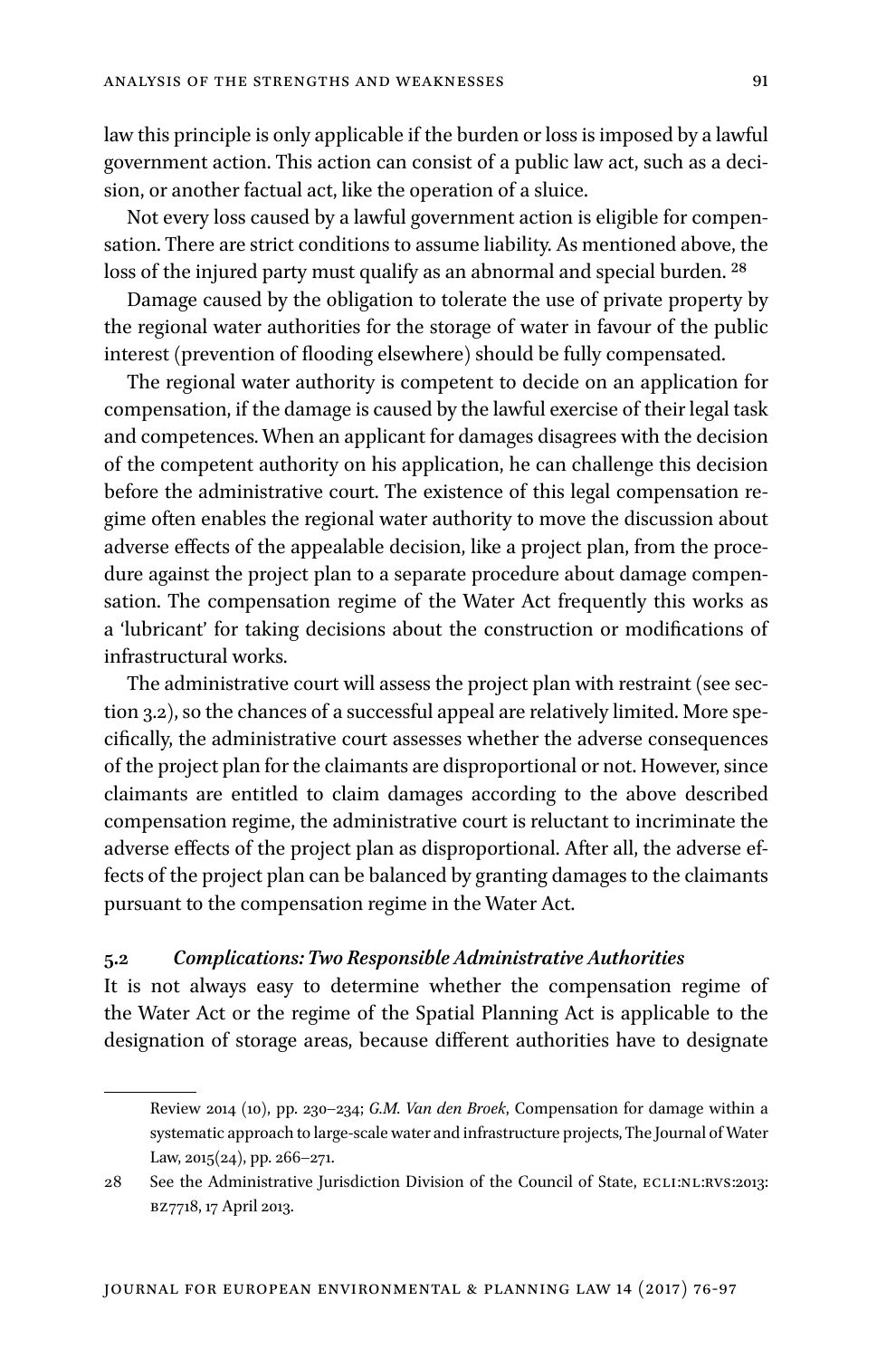the storage area on two different legal bases.<sup>29</sup> The designation of a storage area can cause damage to a landowner, because plots designated as storage areas may decrease in value. A landowner whose land is designated as a storage area can claim the damage thus caused under two different compensation regimes: the compensation regime in the Spatial Planning Act, because of the designation in the zoning plan, and the compensation regime in the Water Act, because of the designation in the ledger. These two compensation regimes show similarities. Both are based on the aforementioned principle '*égalité devant les charges publiques*', but there are some important differences too. The compensation regime in the Spatial Planning Act is only applicable to damage caused by the public-law decisions mentioned in Section 6.1,30 while the compensation regime in the Water Act is applicable to damage caused by lawful public-law decisions as well as lawful factual acts. Unlike the compensation regime in the Spatial Planning Act, the compensation regime in the Water Act does not require the applicant to pay a fee for handling the application.31 Moreover, different authorities are competent to decide on the application. The regional water authority is competent to decide on an application pursuant to the compensation regime in the Water Act, while the municipality is competent to decide on an application under the Spatial Planning Act. Because of the dual legal basis of the designation of a storage area, there is also a dual legal basis to apply for damages. This means that a landowner can choose between both compensation regimes to claim his damage caused by the designation of his plots as storage area. Obviously he cannot claim the same damage twice by applying for compensation under both regimes, because these regimes do not award compensation as far as the compensation is otherwise guaranteed or has already been awarded under another regime.

To prevent the injured party from claiming the same damage on the basis of two different compensation regimes, the legislator has introduced a priority rule. This priority rule states that the compensation regime of the Spatial Planning Act will not be applied where an injured party can claim compensation on the basis of the compensation regime of the Water Act.32 The aim of

<sup>29</sup> See *W. van Doorn-Hoekveld* 2014, *supra* note 28, p. 216–238.

<sup>30</sup> Article 6.1 provides a regulation for the compensation of planning blight.

<sup>31</sup> This handling fee was introduced in the Dutch Spatial Planning Act to raise a threshold against unmeritorious applications. The handling fee will be returned if the application for damages under the Spatial Planning Act is granted partly or in full.

<sup>32</sup> See Dutch Water Act, Section 7.16; *W. van Doorn-Hoekveld* 2014, *supra* note 28, pp. 233–234.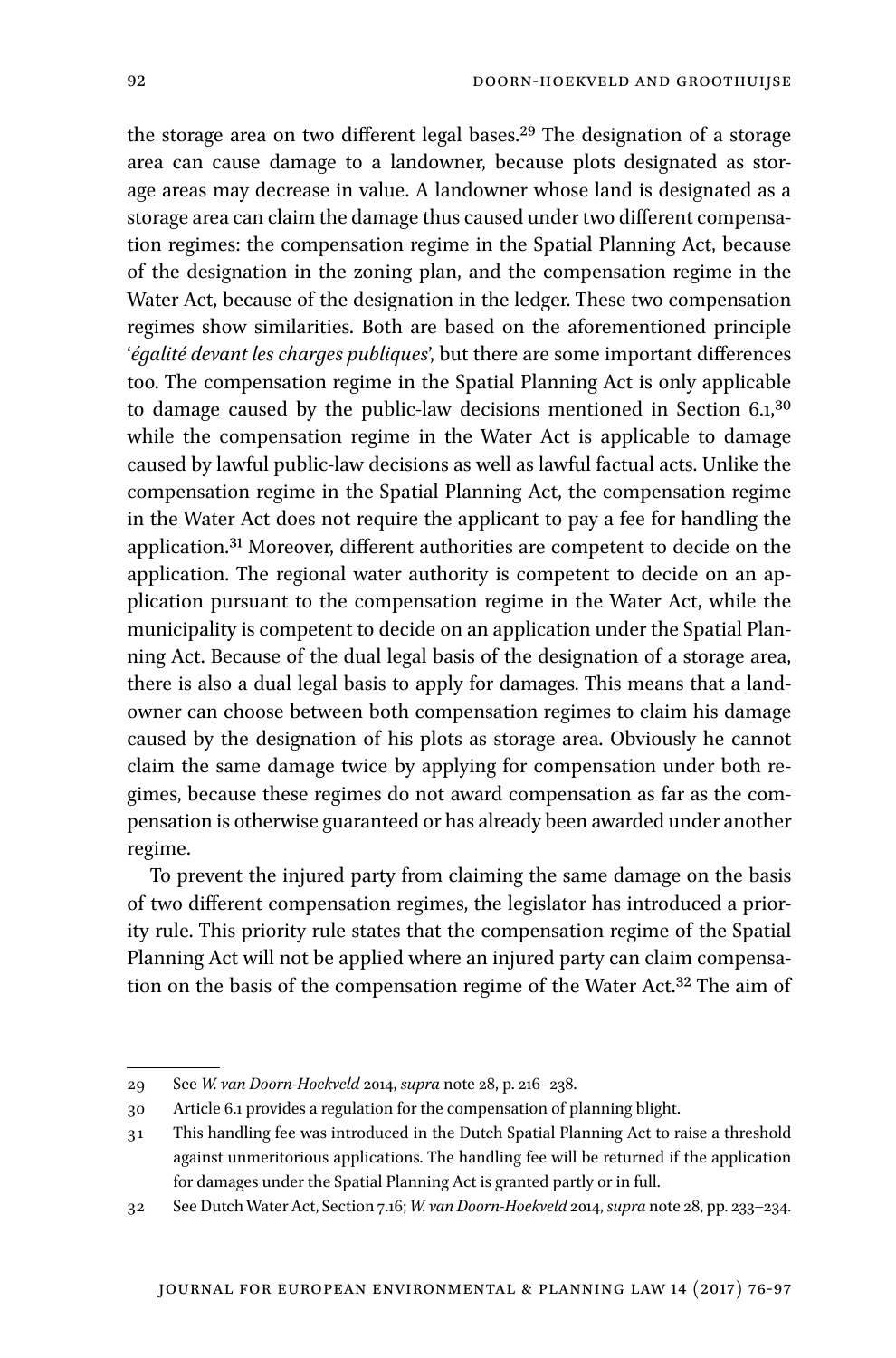this priority rule is to compensate damage caused by the exercise of competences or powers on the basis of the Spatial Planning Act in favour of water management under the compensation regime of the Water Act.<sup>33</sup> Because of the priority rule, the landowner has to claim his damage caused by the designation of a storage area in a zoning plan on the basis of the compensation regime of the Water Act, where he should normally claim damage caused by a zoning plan on the basis of the compensation regime of the Spatial Planning Act. For the landowner it is therefore clear that he can claim all the damage caused by the designation, management and deployment of storage areas on the basis of the compensation regime of the Water Act.

This priority rule is also efficient from an administrative perspective, because storage areas are designated to fulfil the public task of the prevention of flooding caused by an insufficient water storage and discharge capacity of the regional water system. Because this public task is a responsibility of the regional water authority, the regional water authority should compensate all damage caused by the execution of competences to fulfil this task, such as the designation of storage areas in a zoning plan. It would be cumbersome for the municipality to first compensate the damage caused by the designation of a storage area in a zoning plan and subsequently reclaim the damages paid from the water authority.

#### **5.3** *Reimbursement Rule*

Although the priority rule is quite clear, the case law about its application causes some confusion regarding the damages that can be claimed from the municipality or the regional water authority. However, the Spatial Planning Act provides for another legal arrangement for municipalities to reimburse the damages they paid because of the designation of a storage area in a zoning plan from the regional water authority. This arrangement grants municipalities the possibility of being reimbursed for damages paid due to spatial planning decisions taken to fulfil the public tasks of another authority, in this case the task of the regional water authority to prevent flooding. If the regional water authority does not voluntarily reimburse the costs caused by the designation of the storage area in the zoning plan, the municipality can request the province to force the regional water authority to reimburse these costs to the municipality.34

<sup>33</sup> Explanatory Memorandum of the Dutch Water Act: Parliamentary Proceedings 2008/09, 31 858, number 3, pp. 36–37.

<sup>34</sup> Dutch Spatial Planning Act, Section 6.2.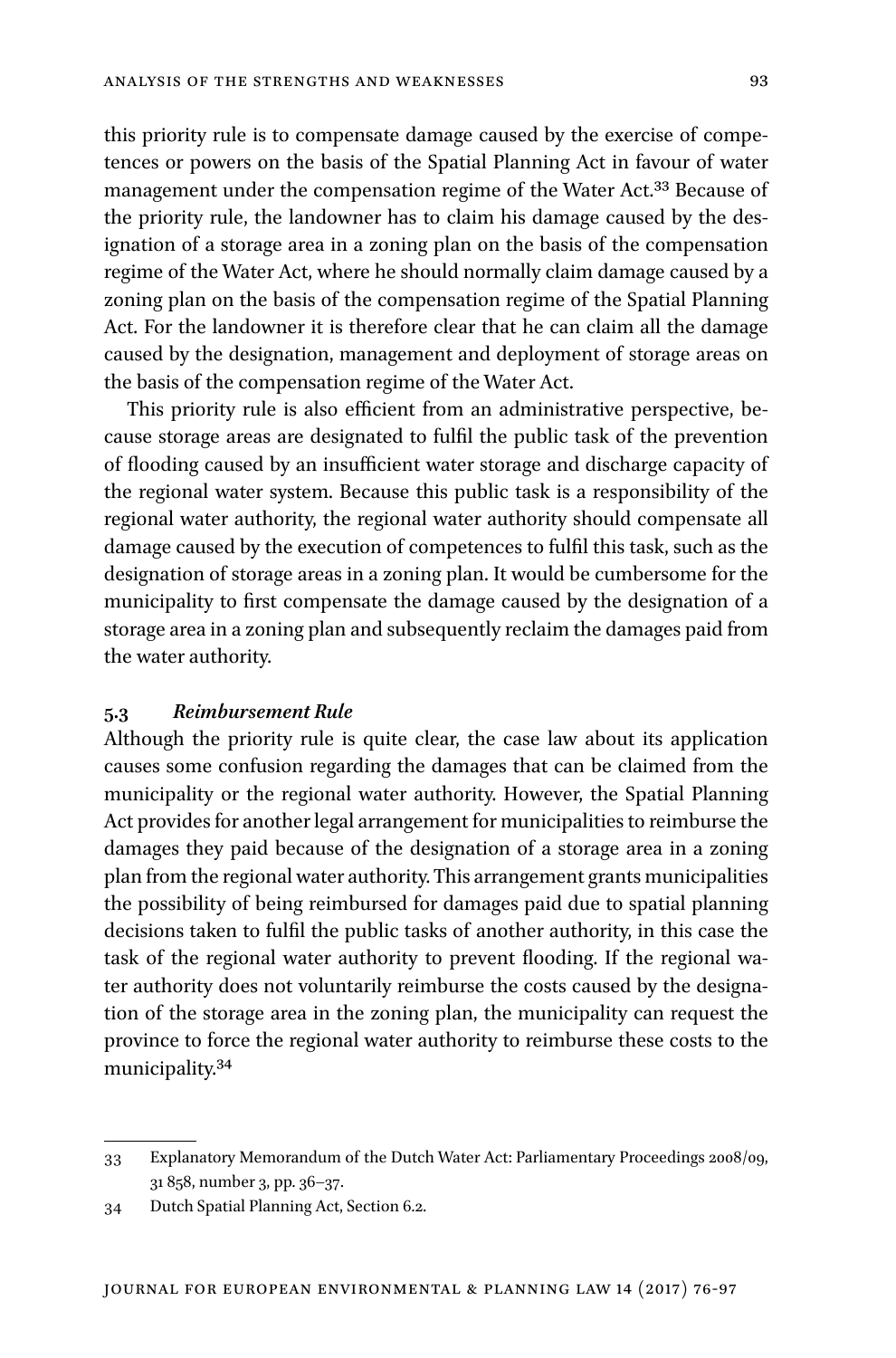### **5.4** *Liability for Damage Caused by Neglecting the Public Task*

In addition to liability for damage caused by fulfilling the public task of preventing and limiting flooding caused by an insufficient storage and discharge capacity of the regional water system, neglecting this public task can cause damage too. This liability is based on tort, because the damage is caused by an unlawful act, consisting in negligence regarding a public task. If flooding occurs because the regional water system is not able to process the water discharge and this water system does not comply with the storage and discharge standards, the question is to what extent the regional water authority is liable for loss.

As specified above, the regional water authority is only liable for the damage if it has been attributably negligent in fulfilling its public task of prevention and reduction of flooding, set out in the storage and discharge standards. This means that the regional water authority will not automatically be liable if the regional water system does not fulfil these standards. Although the standards indicate the scope of the public task of the regional water authority, they do not establish liability if a flooding of the regional water system occurs, even if the regional water system does not meet these standards. However, if the water system does not comply with these standards, this could be an indication that the regional water system failed to properly fulfil its public task and the regional water authority could be liable for any loss that would not have occurred if the water system had complied with the standards. Nevertheless, if the regional water authority can reasonably justify the non-compliance with the storage and discharge standards, it can avoid tort liability. In case law, the prioritization of measures by the regional water authority, the limited availability of financial resources and personnel, the required permits and decisions of other authorities to enlarge the storage and discharge capacity of the regional water system, including the associated lengthy procedures, have been accepted as justifications, provided they were based on proper reasoning.<sup>35</sup> Hence, the standards indicate what the water management of the regional water authority should aim for, but they provide no guarantee for landowners that the regional water system will achieve these standards at any time and in any circumstance.

<sup>35</sup> Judgment of Court of Appeal, ECLI:NL:GHARN:2000:AA6319, 20 June 2001. More in general on liability for neglecting the public task by the regional water authority see the following judgments of the Supreme Court of the Netherlands: ECLI:NL:HR:1981:AG4240 of 9 October 1981; ecli:nl:hr:1999:zc2813 of 8 January 1999; ecli:nl:hr:1999:aa1058 of 19 November 1999 and, ECLI:NL:HR:2001:AD5302 of 9 November 2002.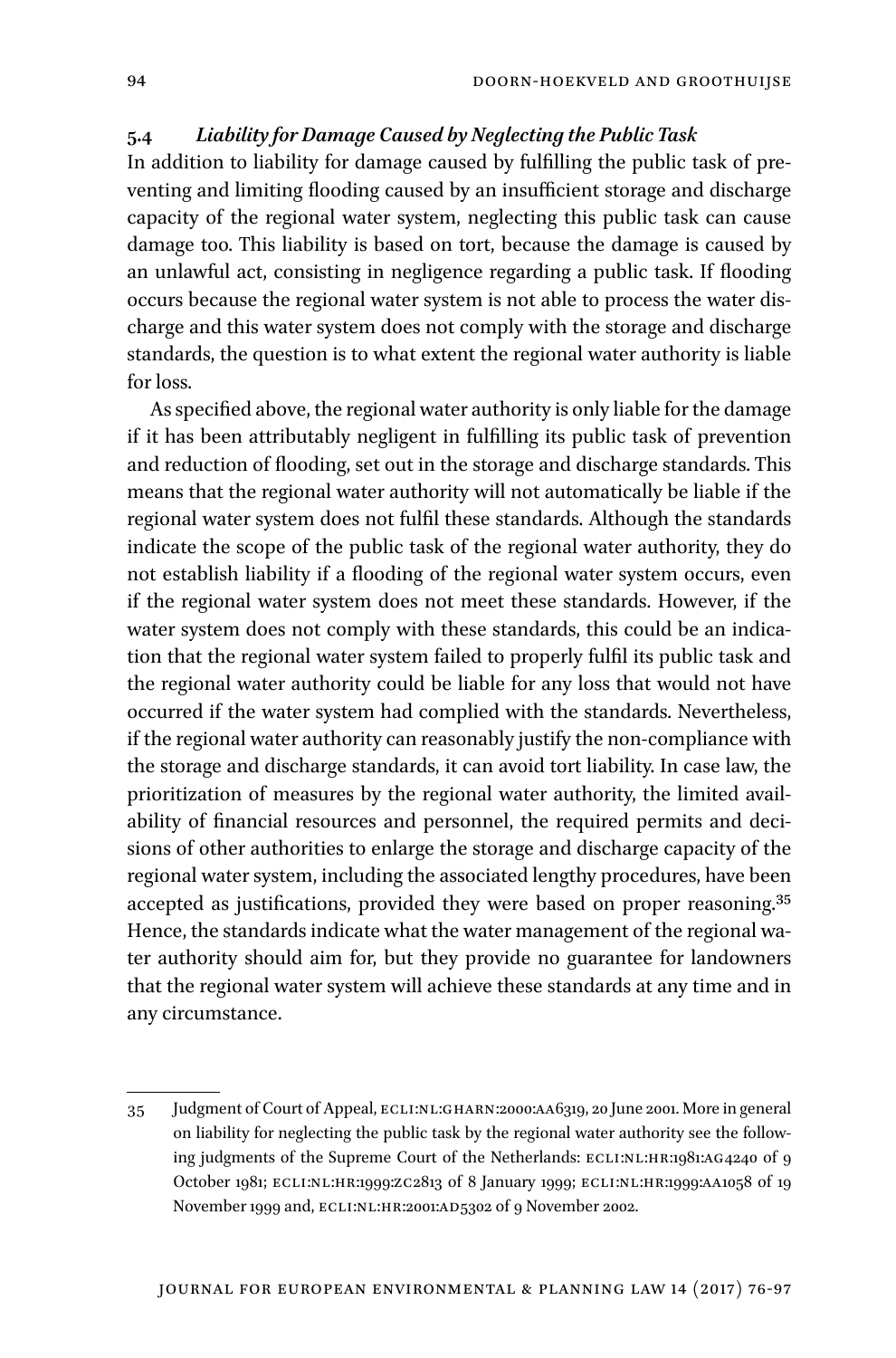#### **6 Analysis of Strengths and Weaknesses**

In this paragraph we analyse the instrument of water storage areas. For this purpose we use the swor analysis, which shows the strengths, weaknesses as well as the opportunities and threats of the water storage area as legal flood risk management instrument.

| <b>Strengths</b> |                                                           | Weaknesses     |                                                                 |
|------------------|-----------------------------------------------------------|----------------|-----------------------------------------------------------------|
| 1.<br>2.         | Presence of legal framework<br>Efficient land use         | 7.             | Procedures for designation are<br>unclear                       |
| 3.               | Cost-effective solution for<br>insufficient water storage | 8.             | Procedures for compensation<br>are unclear                      |
| 4.               | Legal framework for<br>compensation of loss               | 9.             | Costs for designating and con-<br>structing water storage areas |
| 5.               | Legal certainty                                           | 10.            | Infringement of property rights                                 |
| 6.               | Damage control/loss<br>prevention                         | 11.            | Restrictions to land use                                        |
| Opportunities    |                                                           | <b>Threats</b> |                                                                 |
| 12.              | Provinces can take the                                    | 16.            | Regional water authority is                                     |
|                  | lead because of supervisory                               |                | dependent on other authorities                                  |
|                  | competences                                               | 17.            | Provinces do not actively                                       |
| 13.              | Bridging mechanism                                        |                | participate                                                     |
| 14.              | Priority rule                                             | 18.            | Fragmented administrative                                       |
| 15.              | Arrangement for                                           |                | authorities                                                     |
|                  | reimbursing costs                                         | 19.            | Soil pollution after the                                        |
|                  |                                                           |                | activation of the area                                          |

In general, the presence of a legal framework can be seen as a great advantage of the Dutch water storages (1). However, the procedural rules may cause some confusion, because the storage area must be designated by two different authorities – the regional water authority and the municipality – and because it is not clear to all parties which authority is responsible for compensating the loss resulting from the designation  $(7, 8)$ .<sup>36</sup> The Water Act provides a solution for this problem with the Priority Rule of Article 7.16. This rule states that the compensation regime of the Spatial Planning Act will not be applied where

<sup>36</sup> Van Doorn-Hoekveld and Groothuijse 2015, *supra* note 22.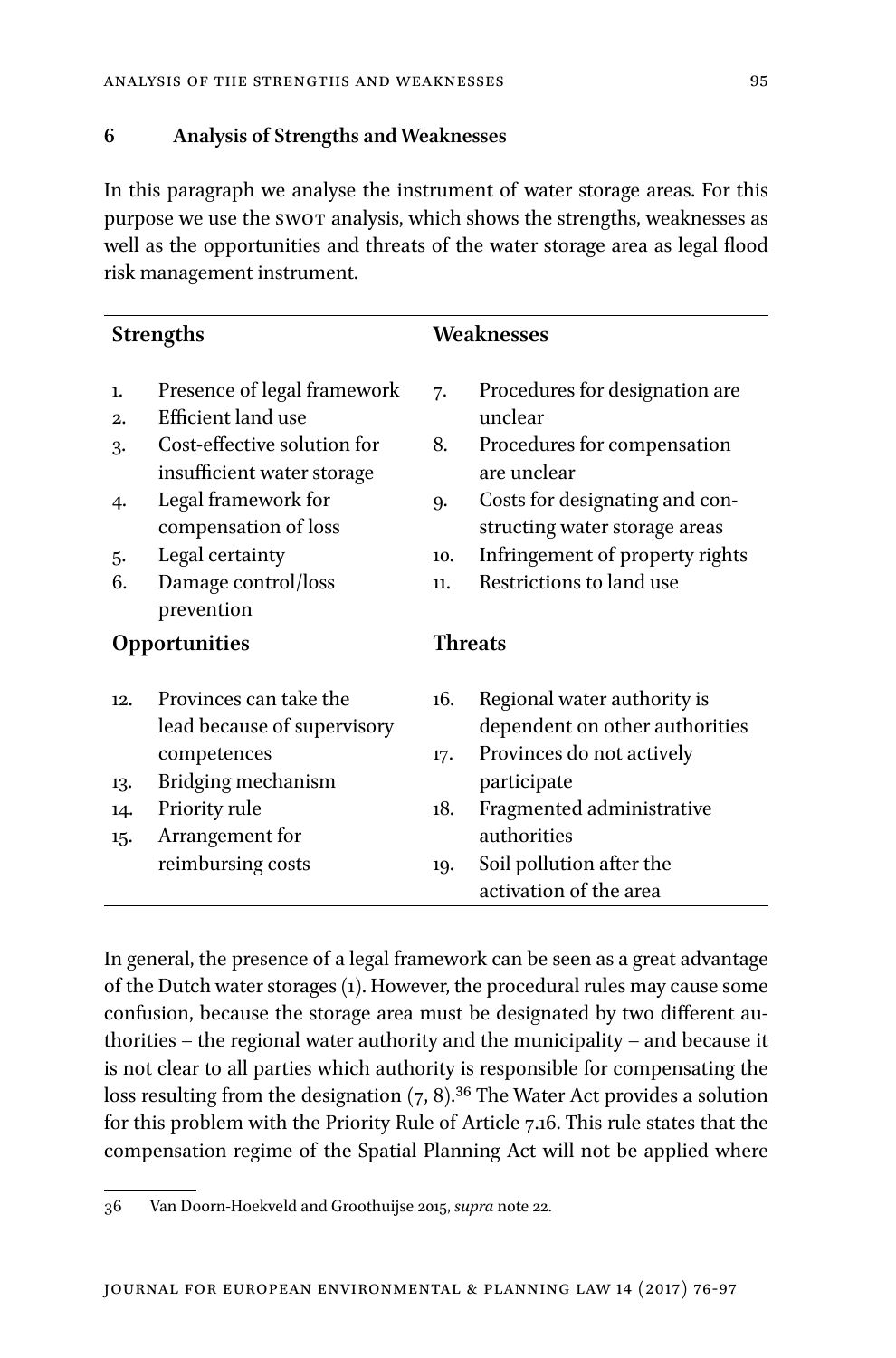an injured party can claim compensation on the basis of the compensation regime of the Water Act. The aim of this priority rule is to compensate damage caused by the exercise of competences or powers on the basis of the Spatial Planning Act in favour of water management under the compensation regime of the Water Act  $(14)$ .<sup>37</sup> Another possible solution is that the municipality pays the loss of injured parties and claims it back from the regional water authority, because by designating a storage area the municipality partly performs a public task that belongs to the regional water authority. Dutch law provides for a legal arrangement to reimburse costs that a public authority has incurred performing the public tasks of another authority. The province plays a coordinating role when the authorities concerned are municipalities and regional water authorities.<sup>38</sup> (15).

One should bear in mind that the Netherlands is a densely populated country. Flood prevention measures will in almost every case affect property that is privately owned. Water storage areas in most cases are owned by private parties and therefore infringements of property rights will occur, not only leading to dispossession of property, but also to restrictions on the use of land (10, 11). The advantage, however, is that land use is more efficient, because it can be used to temporarily store water in case of high water discharges, but the rest of the year it can be used by the owner, in most cases as agricultural land  $(2, 3)$ . The fact that a specific area is designated as water storage area leads to legal certainty (5). Because the owner knows about the consequences of the area used as a water storage area, he can prevent or limit loss caused by the area being flooded, by taking necessary measures (6). Also, the injured parties do have a possibility to claim compensation for their loss (4).

The costs for designating and constructing the storage area can be seen as a weakness, but the costs of cutting the dike in an emergency situation will be much higher (9).

The regional water authorities do not have the competences to create a water storage area on their own, but depend on municipalities, which can be seen as threat, because the interests of water managers and municipal spatial planners may differ. An unwilling municipality can prevent the creation of a water storage area (16, 18). The provinces could solve this problem, because they have supervisory competences to influence or overrule the exercise of duties or competences of both municipalities and regional water authorities. At a regional level the provinces coordinate water and spatial planning policy. The province can ultimately decide whether and where a storage area should

<sup>37</sup> Explanatory Memorandum of the Dutch Water Act, *supra* note 34, pp. 36–37.

<sup>38</sup> Dutch Spatial Planning Act, Section 6.2.